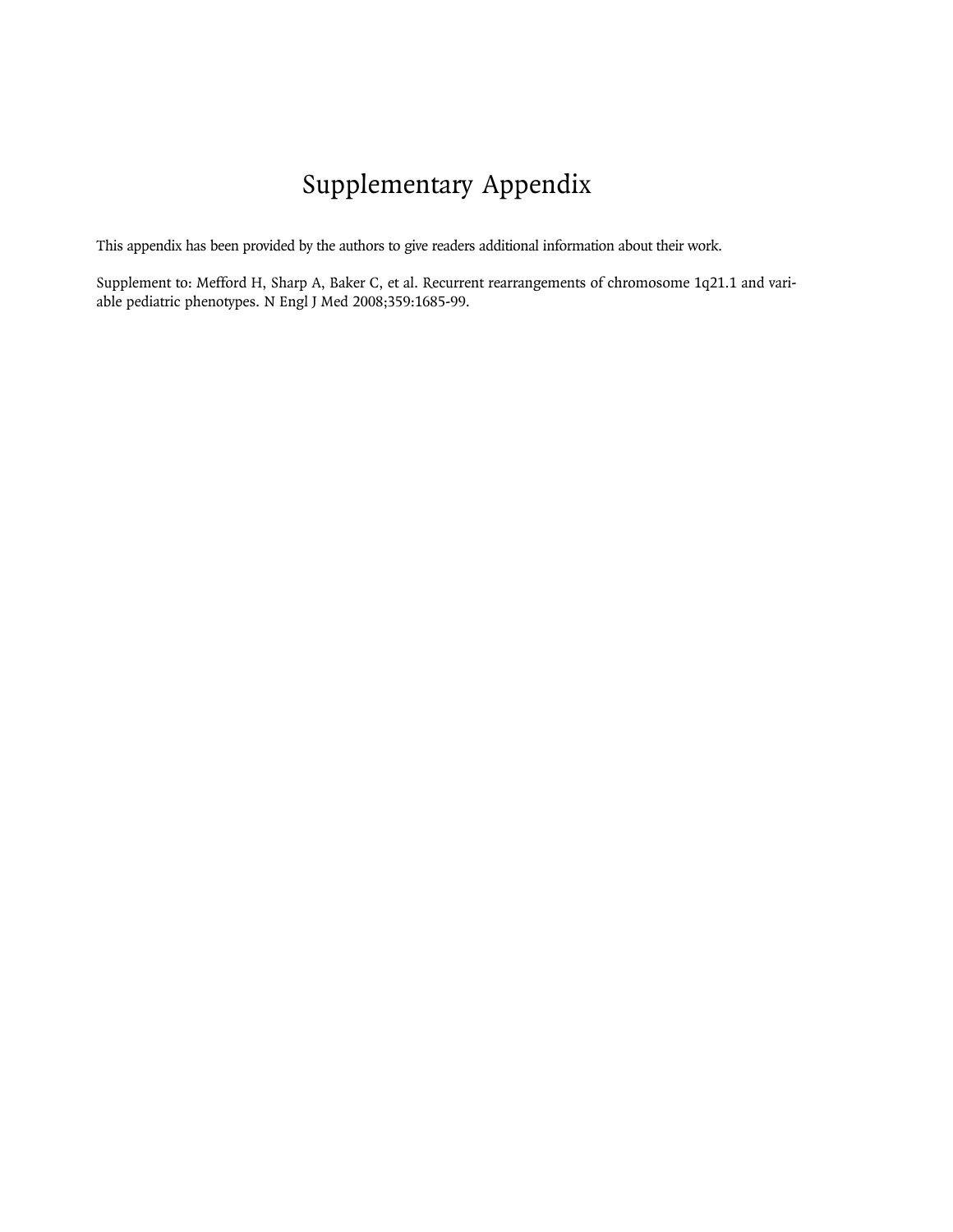#### **SUPPLEMENTARY METHODS**

#### **Oligonucleotide array CGH**

Rearrangements of 1q21.1 were analyzed utilizing custom oligonucleotide arrays (NimbleGen Systems, Madison, WI). The majority of cases (deletion cases 1-3, 6-15 and duplication cases 1-4) were analyzed on a custom array consisting of 166,000 isothermal probes (length 45-75 bp; mean probe density, 1 probe/130 bp) covering a number of chromosomal regions, including 27,958 probes covering a 4.5-Mb region of chromosome 1q21 (Build 35, chr11:142,000,000-146,500,000). Deletion cases 4, 5, and 16 and duplication cases 5 and 7 were analyzed using a second custom array consisting of 72,000 isothermal probes with 766 probes covering the same region of 1q21 (mean probe density 1 probe/5875 bp). Deletion cases 17-19 and duplication case 8 were analyzed using a third custom array consisting of 130,000 isothermal probes with 1155 probes in the same region based on Build 36 coordinates (chr1:143,500,000-148,000,000). Hybridizations were performed as described previously<sup>1</sup> and utilized a single normal male as a reference (GM15724, Coriell, Camden, NJ). Parent of origin was determined by analysis of microsatellite markers within the minimal deletion region. Insufficient DNA was available for additional oligo array CGH (after screening array CGH as in Table 3) for deletion case 21 and duplication case 6.

#### **Quantitative PCR**

Brilliant SYBR Green QPCR Master Mix (Stratagene) was used for quantitative PCR assays in 10µl reactions containing 2.5ng of template DNA from patient and control samples. Gene specific or control primers were used at a final concentration of 200nM with PCR conditions of 95°C denaturation for 10 mins followed by 40 cycles at 95°C for 30 secs, 60°C for 1 min and 72°C for 1 min followed by 1 min at 95°C, 30 secs at 55°C and a final step of 30 secs at 95°C to obtain a dissociation curve. Reactions were carried out in triplicate, and a passive internal reference dye (ROX) was used to correct any differences in reaction volume between wells. Results were analysed using MX3000P comparative quantitation software (Stratagene). Relative quantities of each gene were normalized by comparing to amplification levels of the control CFTR gene in each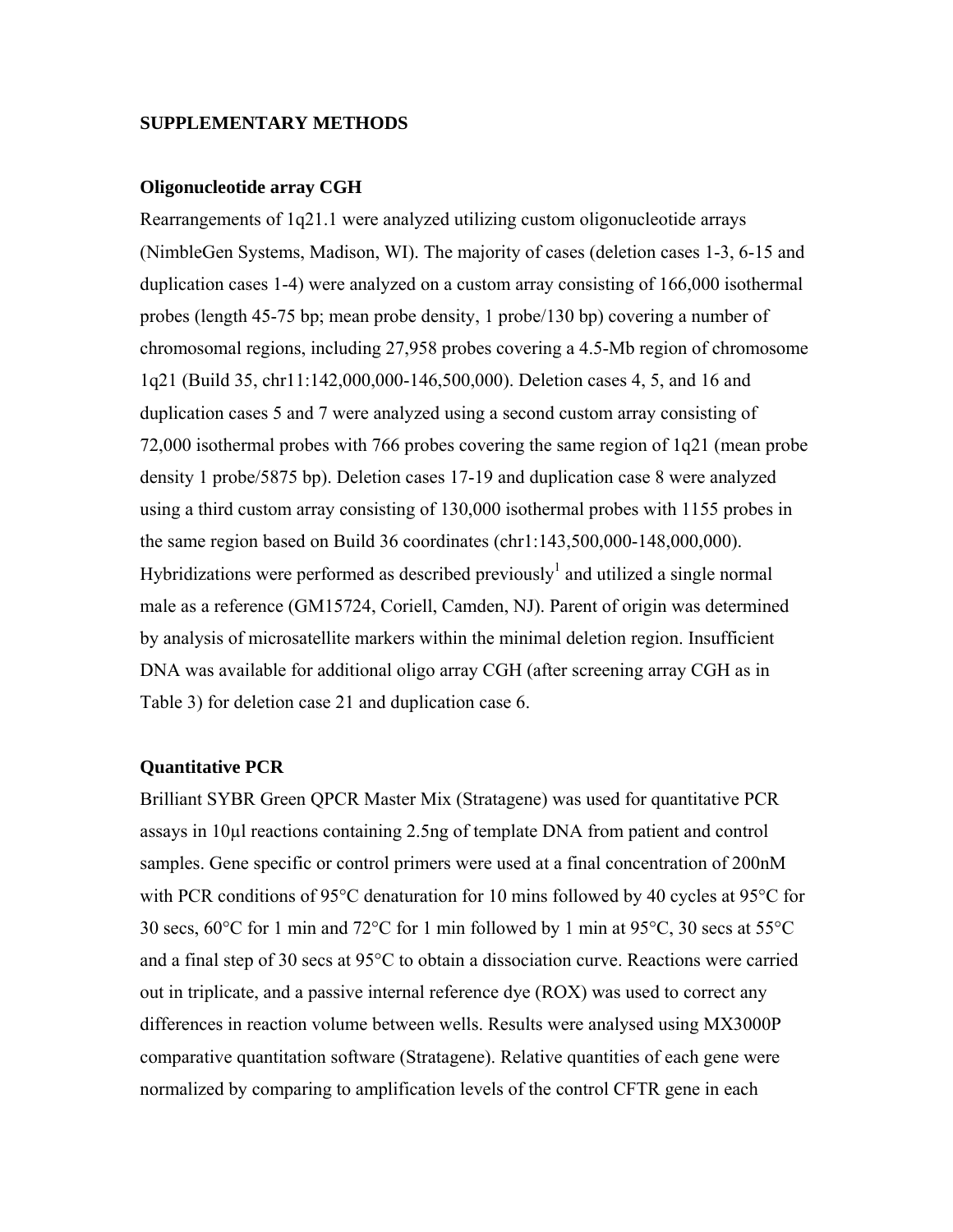sample using identical conditions. PCR amplification efficiencies for each primer pair were calculated from the slope of a standard curve obtained using a serial dilution of template DNA, where PCR Efficiency= $10^{(-1/\text{slope})-1}$ .

### *TaqMan* **quantitative PCR**

Patients from the USA (n=1040) were assayed for copy number of the 1q21.1 region using two *TaqMan* Gene Copy Number Assays. Primers and probes were designed from genomic sequence (Build 36) using Applied Biosystems proprietary software. Each assay was run as a duplex *TaqMan* real-time PCR reaction, utilizing a FAM dye-based assay targeted to 1q21.1 and a VIC dye-based assay for the reference gene, RNase P (PN 4316844 from Applied Biosystems, Foster City, CA). Each PCR assay was performed in quadruplicate and comprised 10 ng gDNA, 1xTaqMan probe/primer mix in 1xTaqMan Universal Master Mix in a 10 µl reaction amplified using an Applied Biosystems 7900HT SDS instrument for 2 mins at 50°C, 10 mins at 95°C, followed by 40 cycles of 15 secs at 95°C and 60 secs at 60°C. Real-time data were collected by the SDS 2.3 software. The method involves relative quantification of the test sequence versus a reference gene known to be two copies for diploid genome. Relative quantity is determined by the  $\Delta\Delta Ct$ [(FAM Ct- VIC Ct) sample - (FAM Ct – VIC Ct) calibrator] method, where a reference sample or calibrator known to have two copies of the test sequence is used as the basis for comparative results. Gene copy number is  $2\times$  the relative quantity. The two regions assayed were (1) chr1:145,460,047-145,460,130 and (2) chr1:145,679,984-145,680,077 (Build 36 coordinates).

#### **DNA methylation studies**

Methylated DNA immunoprecipitation on patient C66 and her mother was performed as described previously.<sup>2</sup> Briefly, 10 $\mu$ g of genomic DNA from patient C66 and her mother were sonicated to a mean fragment size of  $\sim$ 500bp and immunoprecipitated using 5 $\mu$ g monoclonal mouse anti-5-methyl cytidine (Diagenode, Liege, Belgium). Immunoprecipitated DNA was bound to Protein A agarose beads (Invitrogen, Basel, Switzerland), washed and purified by phenol:chloroform extraction. Immunoprecipitated DNA and input (sonicated) DNA were labeled by random-priming with Cy3/Cy5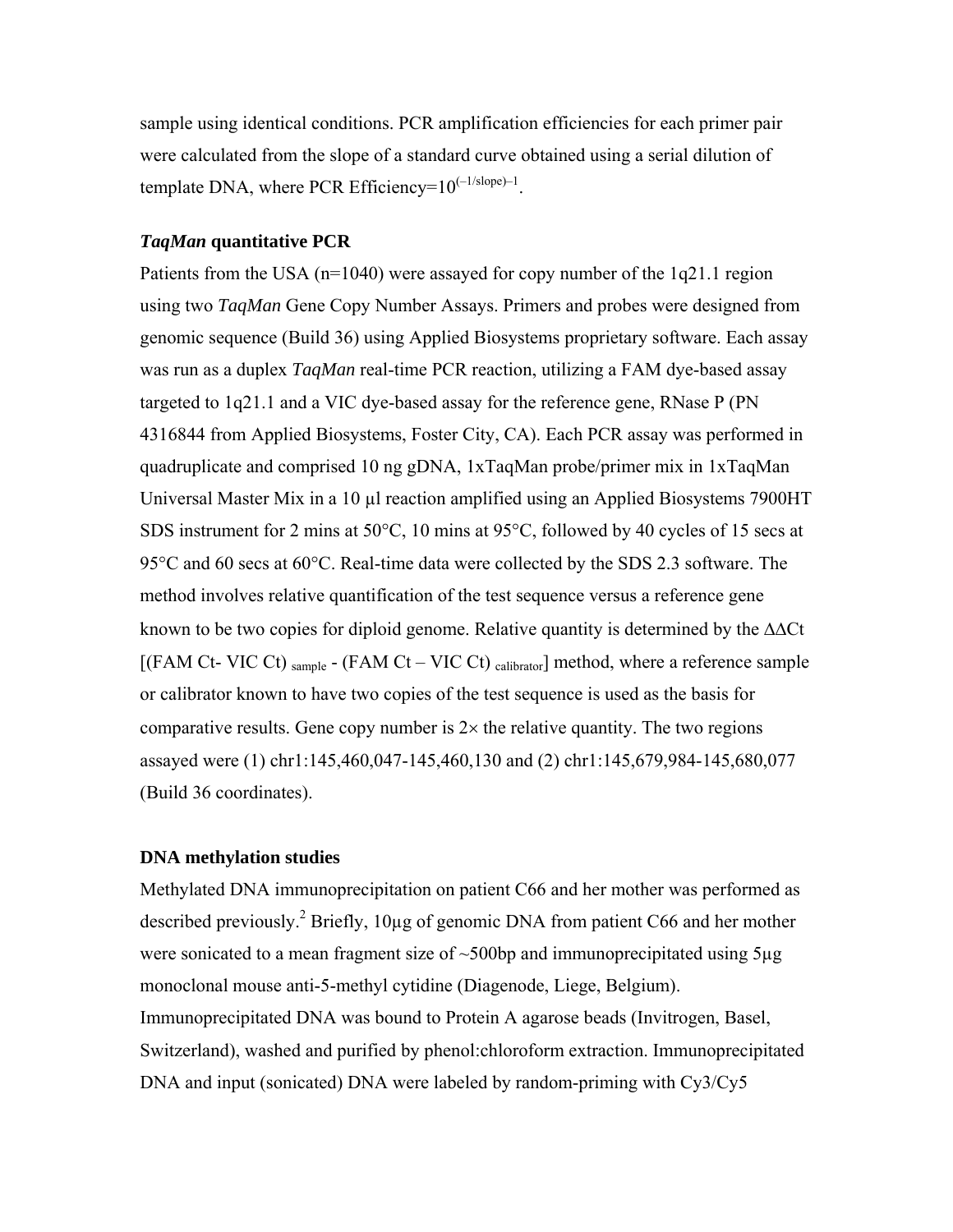nonamers,<sup>1</sup> purified and hybridized to the same custom oligonucleotide array (mean density, 1 probe/130 bp) as described above for array CGH (NimbleGen Systems, Madison, WI).

### **Fluorescence** *in situ* **hybridization**

Metaphase spreads were obtained from lymphoblast immortalized cell lines. FISH experiments were performed using the fosmid ABC14 50192300 M1, directly labeled by nick-translation with Cy3-dUTP (Perkin-Elmer) as previously described<sup>3</sup> with minor modifications. Briefly: 300 ng of labeled probe was hybridized at 37°C in 2 SSC, 50%  $(v/v)$  formamide, 10%  $(w/v)$  dextran sulphate, with 5μg COT1 DNA (Roche) and 3μg sonicated salmon sperm DNA in a volume of 10μL. Post-hybridization washing was at 60°C in 0.1 SSC (three times, high stringency). Nuclei were simultaneously DAPI stained. Digital images were obtained using a Leica DMRXA2 epifluorescence microscope equipped with a cooled CCD camera (Princeton Instruments). DAPI and Cy3 fluorescence signals, detected with specific filters, were recorded separately as gray scale images. Pseudocoloring and merging of images were performed using Adobe Photoshop software.

#### **Sequence analysis**

The coding exon and upstream region of *GJA8* and of *GJA5* were sequenced using standard BigDye terminator chemistry. Primer sequences are available upon request.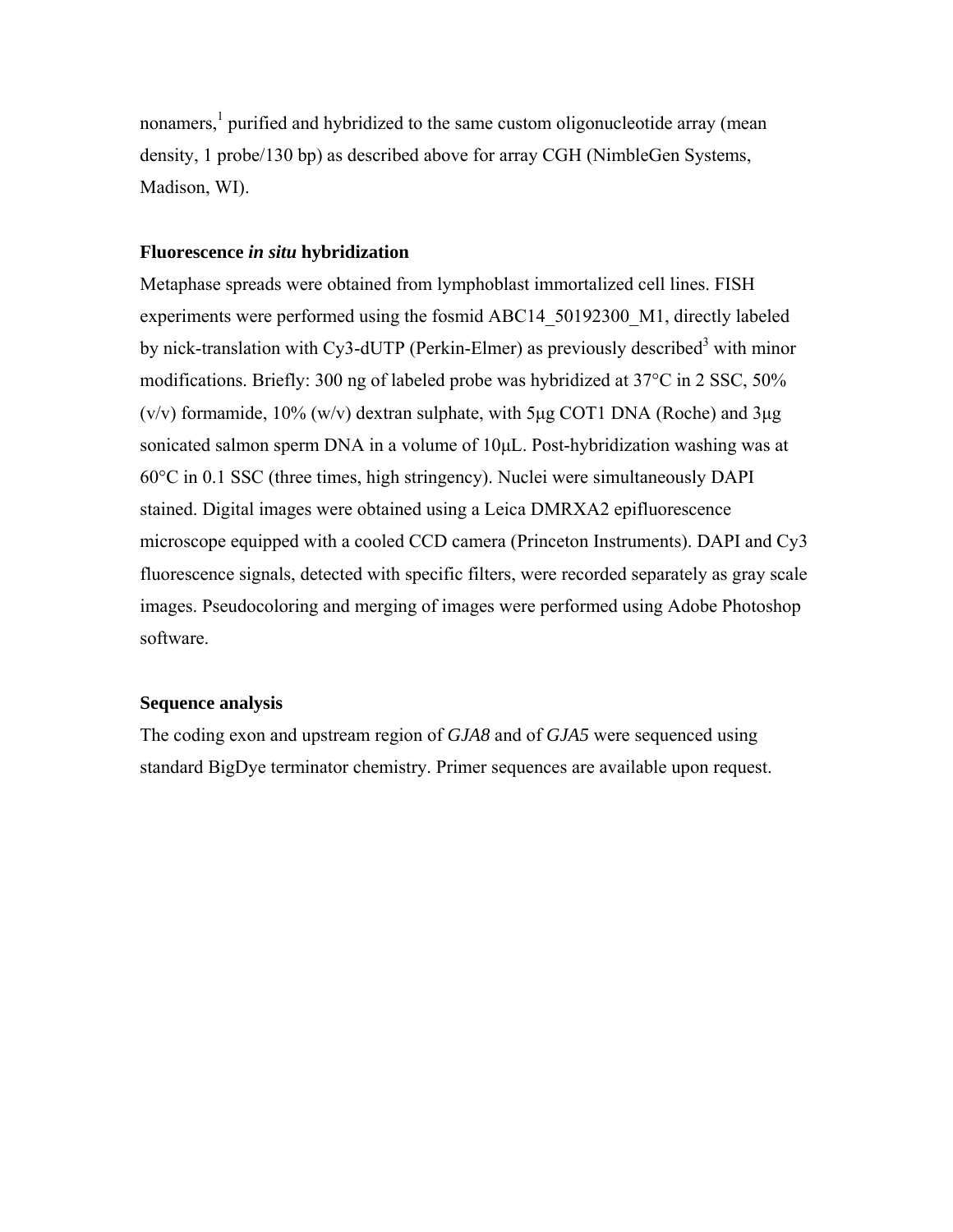#### Supplementary Figure 1(kb) chr1 144000 148000 142000 143000 143500 144500 145000 145500 146000 146500 147000 148500 142500 147500  $1 -$ TAR Minimal deletion **HALL** 0  $\frac{-1}{1}$  =  $-1$ HFE2 NBPF11 PPIAL4 | PDE4DIP GPR89C H PRKAB2 **BCL9 H** NBPF10 kd PPIAL4 | SV2A | CA14 FMOS<sup>1</sup>⊪ ACP6 NBPF20<sup>1</sup> HFE<sub>2</sub> NBPF11 PPIAL4) NBPF16 FCGR1A | ANP32E PDE4DIP<sup>H</sup> HFE<sub>2</sub> LOC728912 CHD1L **I** NBPF14 GUA5 HIST2H2BF **PDE4DIP** HFE<sub>2</sub> FAM1 08A3 GUAS || NBPF15 HIST2H4B PDE4DIP HH NBPF16 LIX1L GUA8 HIST2H4A PDE4DIP **TXNIP** HIST2H3A GPR89B H SEC22B RBM8A GPR89C<sup>H</sup> HIST2H3C NOTCH2NL # CD160 LOC728912 | HIST2H2AA4 POLRSGL | HIST2H2AA3 ANKRD34A HIST2H2AA4 PEX11B HIST2H2AA3 ITGA18 HIST2H3A ANKRD35 HIST2H3C PIAS3 HIST2H4B NUDT17 HIST2H4A POLR3C HIST2H2BE Segmental duplication block ZNF364 | H HIST2H2AC PDZK1 H HIST2H2AB Assembly gap

BOLA1

SF3B4

GPR89A H

GPR89A H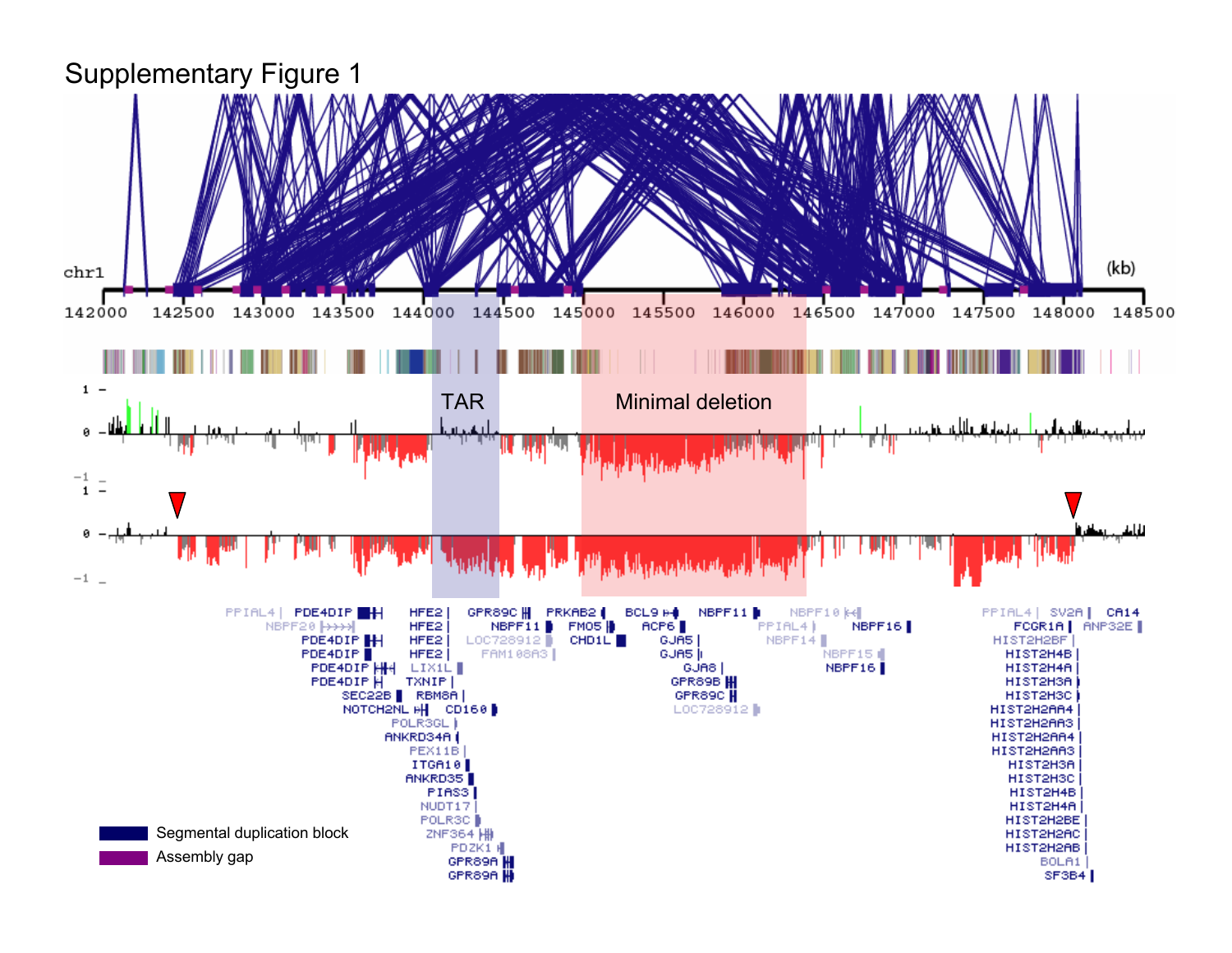Supplementary Figure 1: Duplication architecture of 1q21 breakpoint regions and large atypical deletion. Build 36, chr1: 142,000,000-148,500,000: paralogy between large (≥10 kb), highly identical (≥95%) intrachromosomal segmental duplications (*blue bars*) are shown as pairwise alignments (*blue lines*). Sequence assembly gaps are shown as purple bars. The underlying duplicon structure is shown, with blocks of identical color representing those that share the same evolutionary origin4. Oligo array CGH data (NimbleGen HD2 whole-genome oligo array) for deletion cases 10 and 12 are shown below. The breakpoints of the large deletion in case 12 are indicated by inverted red triangles. Pink shading indicates minimal rearrangement region and blue shading represents the TAR locus as in Figure 1. RefSeq genes are also shown. Note that case 10 appears to have a second deletion proximal to the TAR locus in addition to the minimal 1q21.1 deletion; this is a region of known copy number variation. An alternative explanation is these two apparently separate events actually represent one event, because the structure of 1q21.1 in this individual includes inversion(s), resulting in a structure different than that represented by the reference sequence.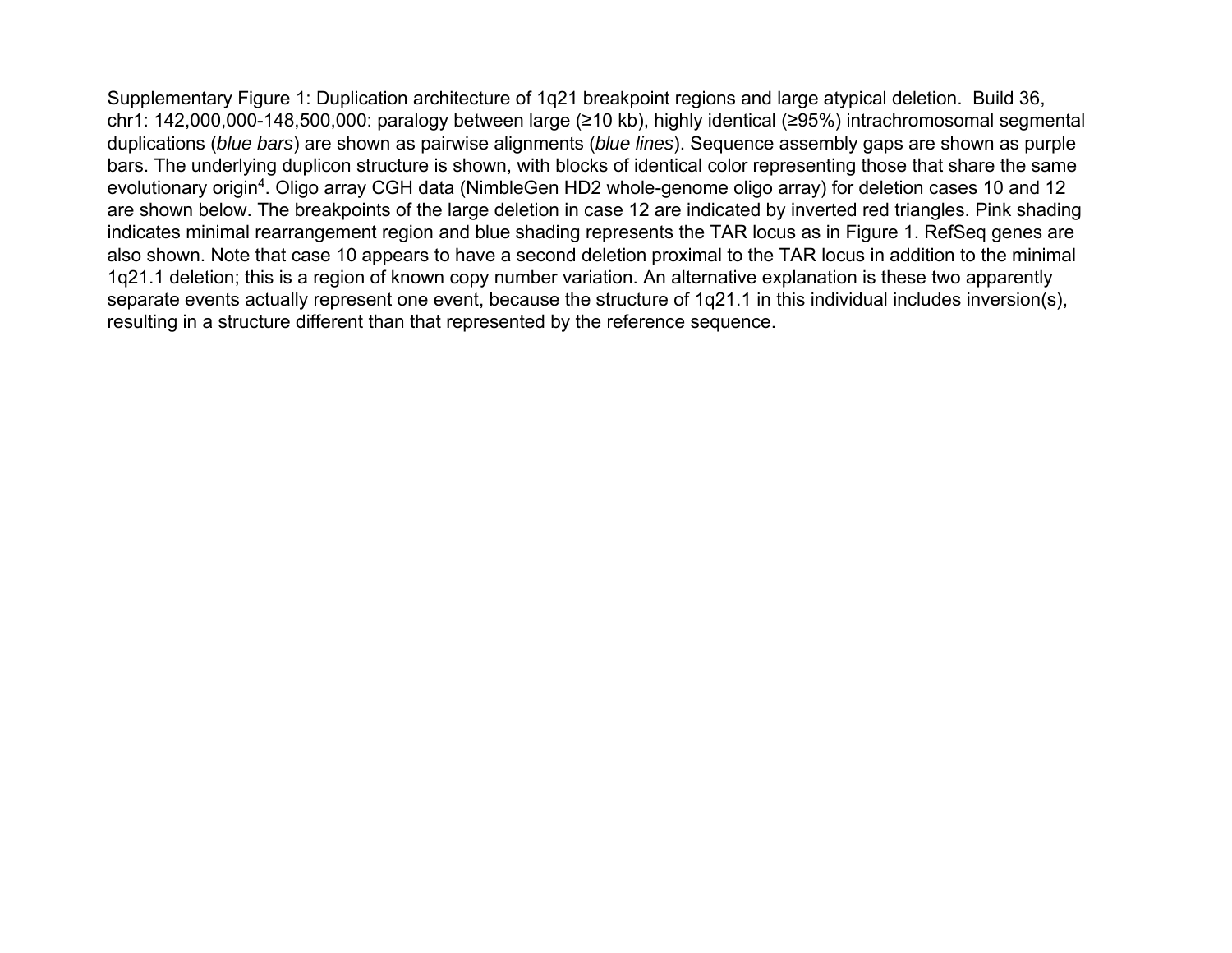## Supplementary Figure 2





Supplementary Figure 2: A) FISH study in patient 7 and her mother, who each have a 1q21.1 deletion, using a chromosome-16 fosmid (ABC14\_50192300\_M1) that maps to the *HYDIN* locus. Both individuals have a positive signal on both homologs of chromosome 16 and one homolog of chromosome 1, suggesting that a *HYDIN* homolog maps to the deleted region of 1q21.1 in these individuals. B) Oligonucleotide array CGH data (NimbleGen HD2, 2.1-million oligo whole-genome chip) for two patients with 1q21.1 deletions; for each patient, there is also an apparent deletion on chromosome 16q22 encompassing most of the *HYDIN* gene. FISH validation experiments in three additional 1q21.1 deletion patients who exhibit similar 16q22 "deletions" failed to show deletion of 16q22 (data not shown) since the signal actually represents the deleted copy of *HYDIN2*  on 1q21.1.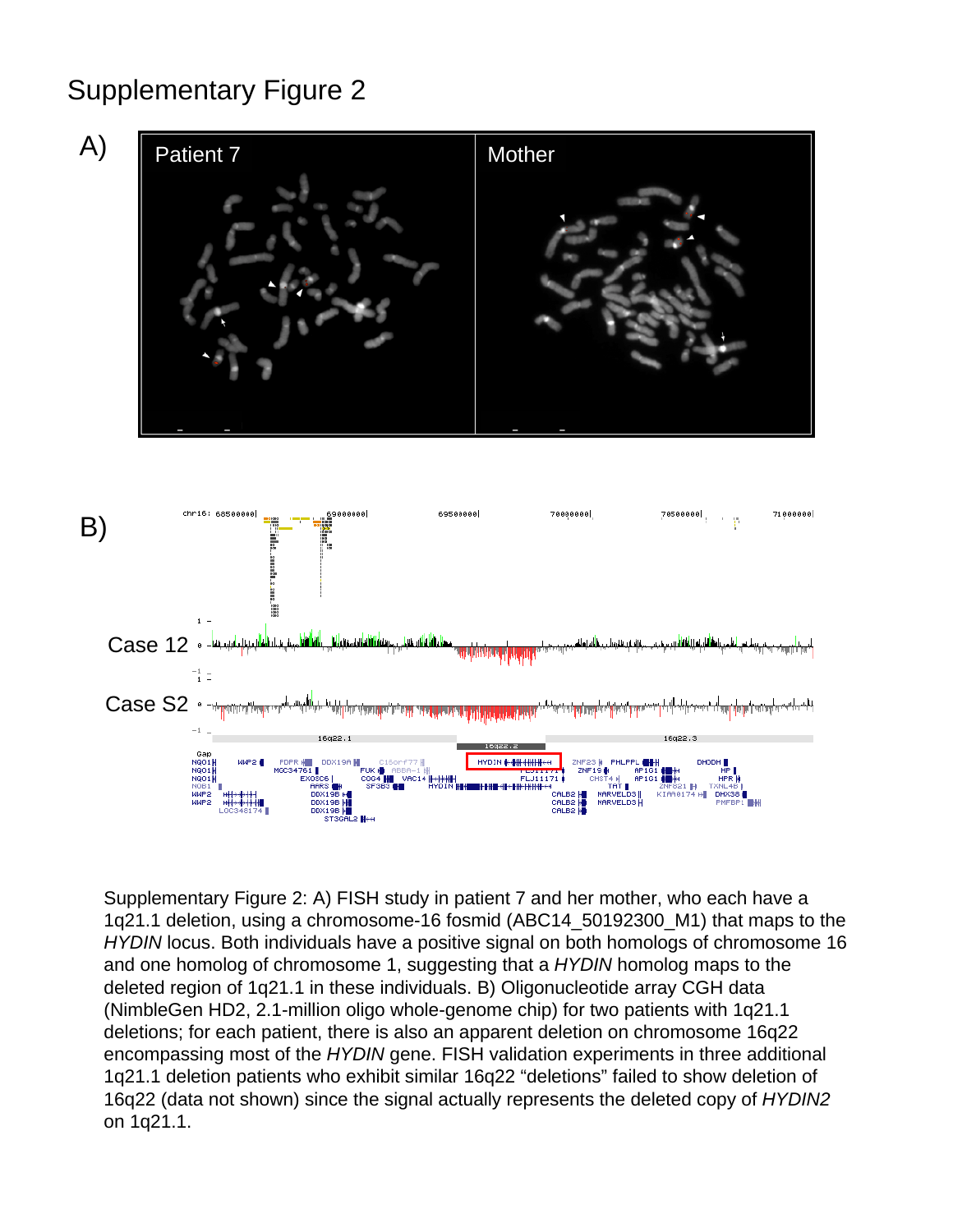### Supplementary Figure 3



Supplementary Figure 3: Array CGH results for deletion cases 17-20 and duplication case 8 (Build 36, chr1:143,500,000- 148,000,000). Data for deletion cases 17-19 and duplication case 8 are from custom NimbleGen arrays (see Supplementary Methods). Data shown for case 20 is from the original screening array (Agilent 44k; see Table 1A in this appendix). Results for deletion case 21 and duplication case 6 are not shown as there was insufficient DNA for additional assays (aside from screening array CGH described in Table 1A in this appendix) and the screening array data is not available in this presentation format.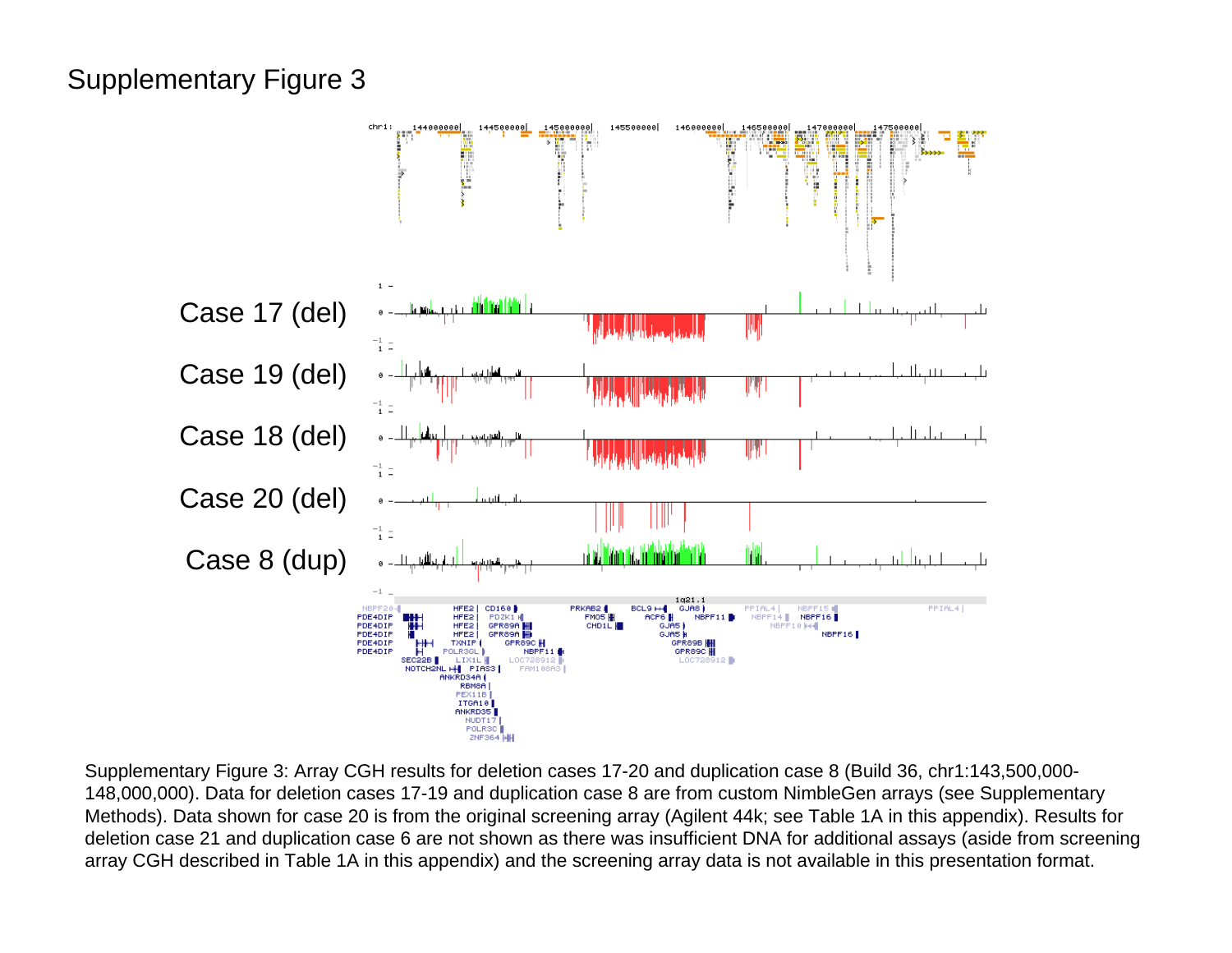|                                                                                                                          | Detected Cases<br>of Deletion<br>$(N=25)$ | Patient 1                                                                                                                                                                             | Patient 14                                                                                                                                 |                                                                                                                                                | L<br>Patients 4,                                                                                                                                                                                                                                                                                                                                                                             |
|--------------------------------------------------------------------------------------------------------------------------|-------------------------------------------|---------------------------------------------------------------------------------------------------------------------------------------------------------------------------------------|--------------------------------------------------------------------------------------------------------------------------------------------|------------------------------------------------------------------------------------------------------------------------------------------------|----------------------------------------------------------------------------------------------------------------------------------------------------------------------------------------------------------------------------------------------------------------------------------------------------------------------------------------------------------------------------------------------|
|                                                                                                                          | Screening Method?                         | Targeted BAC array                                                                                                                                                                    | Targeted BAC array                                                                                                                         | Targeted BAC array                                                                                                                             | cleotide array (107 pa-<br>Agilent 244k oligonu-<br>oligonucleotide array<br>tients), Agilent 105k<br>Agilent 44k oligonucle-<br>otide array (61 pa-<br>(60 patients), and<br>tients)                                                                                                                                                                                                        |
|                                                                                                                          | Exclusion Criteria                        | mal karyotype, abnormal<br>Normal intellect and abnor-<br>subtelomeric studies, or<br>fragile X syndrome or<br>other known causes<br>of MR                                            | mal karyotype, abnormal<br>Normal intellect and abnor-<br>subtelomeric studies, or<br>fragile X syndrome or<br>other known causes<br>of MR | IQ<35, and significant<br>mosomal abnormality,<br>Fragile X syndrome, chro-<br>dysmorphic features                                             | mal karyotype, abnormal<br>Normal intellect and abnor-<br>subtelomeric studies, or<br>other known cause of<br>fragile X syndrome or<br>MR or DD                                                                                                                                                                                                                                              |
|                                                                                                                          | Ascertainment and<br>Inclusion Criteria   | normal fragile X studies<br>severe MR with or with-<br>IMR±MCA (all had mild-to-<br>out other features, nor-<br>mal karyotype and sub-<br>telomeric studies, and<br>[when indicated]) | type and normal fragile X<br>studies, when indicated)<br>IMR (all had normal karyo-                                                        | with two or more family<br>Autism (probands were re-<br>members with autism,<br>cruited from families<br>as determined with<br>ADI-R and ADOS) | severe MR [as defined by<br>DSM-IV-TR criteria], nor-<br>MR+DD±major dysmor-<br>phic features or anoma-<br>features or another neu-<br>all patients had mild-to-<br>mal karyotype, and nor-<br>MR+DD±mild dysmorphic<br>ropsychiatric disorder;<br>25% also had autistic<br>ies (70% of patients)<br>screening by FISH or<br>features (30% of pa-<br>mal subtelomeric<br>tients) or<br>MLPA) |
| Supplementary Table LA. Details on Enrollment and Results of Screening of the 5218 Study Patients, According to Series." | Source of Referrals                       | United Kingdom (50% of re-<br>community-learning dis-<br>ability teams, and 15%<br>ferrals from clinical ge-<br>from other physicians)<br>neticists, 35% from                         | University Hospital and<br>University Hospitals of<br>Case Western Reserve<br>Cleveland                                                    | <b>Ifts Medical Center and</b><br>Vanderbilt University<br>片                                                                                   | mainland Italy (5% of re-<br>Clinical geneticists in Sicily<br>(95% of referrals) and<br>ferrals)                                                                                                                                                                                                                                                                                            |
|                                                                                                                          | Primary Center                            | for Human Genetics,<br>Wellcome Trust Center<br>Oxford, United<br>Kingdom                                                                                                             | University, Cleveland<br>Case Western Reserve                                                                                              | Vanderbilt University,<br>Nashville                                                                                                            | Istituto di Ricovero e Cura<br>a Corattere Scientifico<br>(IRCCS) Associazione<br>Santissima, Troina,<br>Oasi Maria<br>Italy                                                                                                                                                                                                                                                                 |
|                                                                                                                          | <b>Series</b>                             | 1 (459 patients)                                                                                                                                                                      | 2 (104 patients)                                                                                                                           | 3 (84 patients)                                                                                                                                | 4 (228 patients)                                                                                                                                                                                                                                                                                                                                                                             |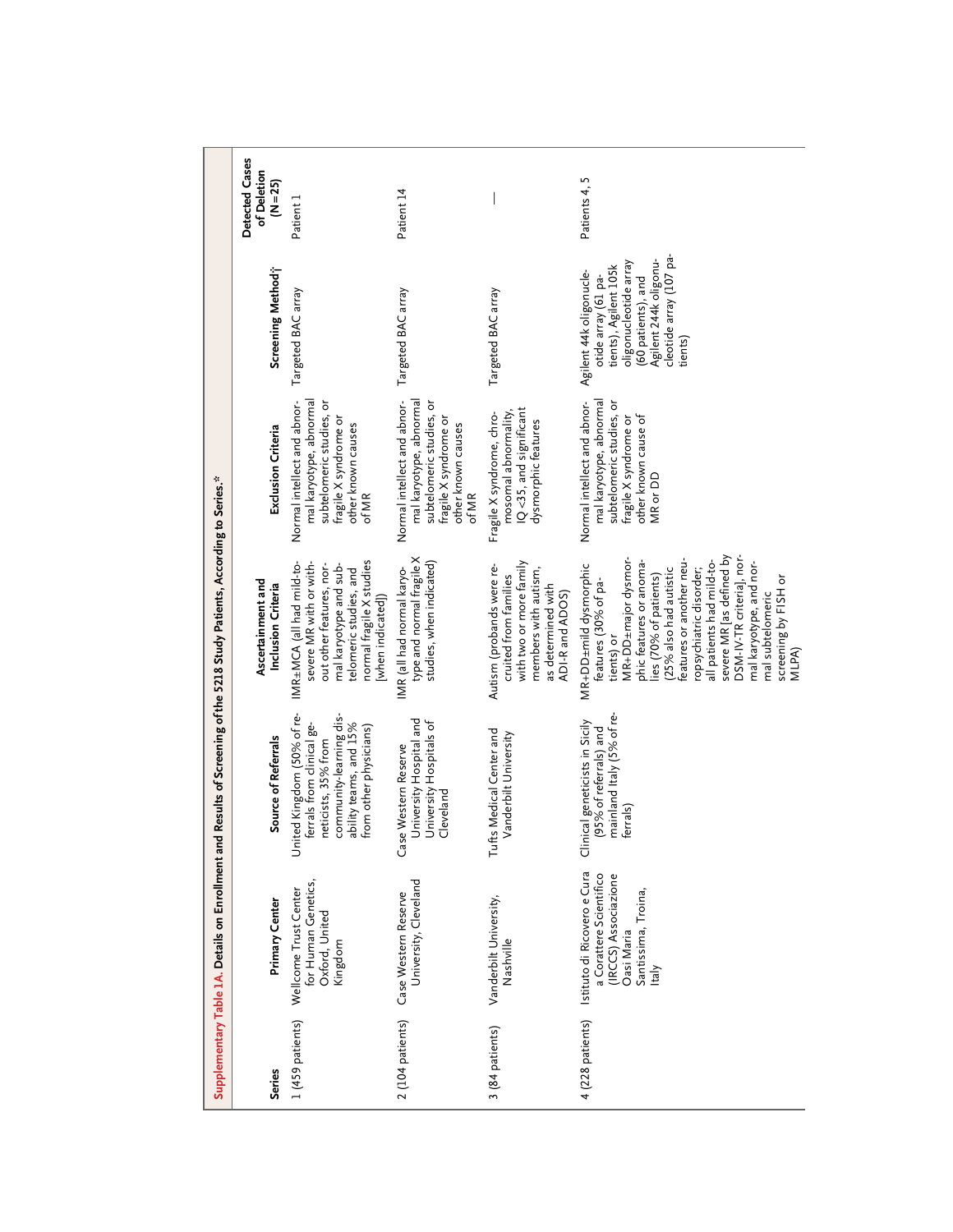| Patient S3                                                                                                                                                                                                                                                                                                        | Patients 3, 6, 13                                                                                                                                 | Patients 8, 9, 11                                                                                                                                                                                                             | Patient 10                                                                                                                                                                    | Patients 2, 15,<br>S1, S2                                                                                   | Patient 7                                                                                                                               |
|-------------------------------------------------------------------------------------------------------------------------------------------------------------------------------------------------------------------------------------------------------------------------------------------------------------------|---------------------------------------------------------------------------------------------------------------------------------------------------|-------------------------------------------------------------------------------------------------------------------------------------------------------------------------------------------------------------------------------|-------------------------------------------------------------------------------------------------------------------------------------------------------------------------------|-------------------------------------------------------------------------------------------------------------|-----------------------------------------------------------------------------------------------------------------------------------------|
| 32K BAC array                                                                                                                                                                                                                                                                                                     | 1-Mb BAC array                                                                                                                                    | Custom 44k Agilent oligo-<br>nucleotide array                                                                                                                                                                                 | BlueGnome Cytochip BAC<br>250k Nsp SNP array<br>array or Affymetrix                                                                                                           | Affymetrix 250k Nsp SNP<br>array                                                                            | Agilent 44k oligonucle-<br>otide array                                                                                                  |
| Normal intellect, abnormal<br>and fragile X syndrome<br>or other known causes<br>subtelomeric studies,<br>karyotype, abnormal<br>of MR                                                                                                                                                                            | Recognizable syndrome and<br>known karyotype abnor-<br>mality or known cause<br>of MR                                                             | Known karyotype abnormal-<br>drome or other known<br>ity and fragile X syn-<br>cause of MR                                                                                                                                    | Normal intellect and abnor-<br>judgment by a panel of<br>known cause of MR, or<br>clinical geneticists of<br>probable cause other<br>mal karyotype, other<br>than chromosomal | Normal intellect and abnor-<br>mal karyotype or other<br>known cause of MR                                  | mal karyotype, abnormal<br>Normal intellect and abnor-<br>subtelomeric studies, or<br>other known cause<br>of MR                        |
| after trypsin and Giemsa<br>staining and normal<br>subtelomeric screening<br>chromosomal G bands<br>(70% of patients) (all<br>Isolated MR (30% of pa-<br>patients had normal<br>tients) or MR±MCA<br>by MLPA)                                                                                                     | morphic features + addi-<br>(95% of patients) or dys-<br>normal intellect (5% of<br>IMR±dysmorphic features<br>tional anomalies with<br>patients) | young for evaluation for<br>MR (15% of patients)<br>(all patients had normal<br>IMR or DD + MCA (85% of<br>patients) or MCA with-<br>out MR or in those too<br>fragile X studies [when<br>karyotype and normal<br>indicated]) | abnormality (all patients<br>gestive of chromosomal<br>had mild to severe MR,<br>normal karyotype, and<br>IMR + other features sug-<br>normal subtelomeric<br>studies)        | IMR + congenital anomalies<br>or dysmorphic features<br>ently normal karyotype)<br>(all patients had appar- | karyotype and normal<br>subtelomeric studies<br>IMR±MCA with normal                                                                     |
| Clinical geneticists in south-<br>المعالج المستعمر ون المعالج المعالج المعالج المعالج المعالج (90%)<br>Treferral معالج المعالج المعالج<br>Treferral of the control of the control of the control of the control of the control of the control of the control of the c<br>and United Kingdom<br>(10% of referrals) | Clinical geneticists in<br>Belgium                                                                                                                | southern England<br>Clinical geneticists in                                                                                                                                                                                   | Clinical geneticists in<br>northern England                                                                                                                                   | Anglia, United Kingdom<br>Clinical geneticists in East                                                      | other physicians (15% of<br>rals), clinical geneticists<br>Neurologists (50% of refer-<br>(35% of referrals) and<br>referrals) in Italy |
| Nijmegen Medical<br>Center, Nijmegen,<br>the Netherlands<br>Radboud University                                                                                                                                                                                                                                    | University, Leuven,<br>Genetics, Catholic<br>6 (1180 patients) Centre for Human<br>Belgium                                                        | Wessex Regional Genetics<br>Laboratory, Salisbury,<br>United Kingdom                                                                                                                                                          | University of Manchester,<br>Manchester, United<br>Kingdom                                                                                                                    | University of Cambridge,<br>Cambridge, United<br>Kingdom                                                    | Università Federico II,<br>Genoa, Italy, and<br>10 (302 patients) Instituto G. Gaslini,<br>Naples, Italy                                |
| 5 (474 patients)                                                                                                                                                                                                                                                                                                  |                                                                                                                                                   | 7 (367 patients)                                                                                                                                                                                                              | 8 (187 patients)                                                                                                                                                              | 9 (180 patients)                                                                                            |                                                                                                                                         |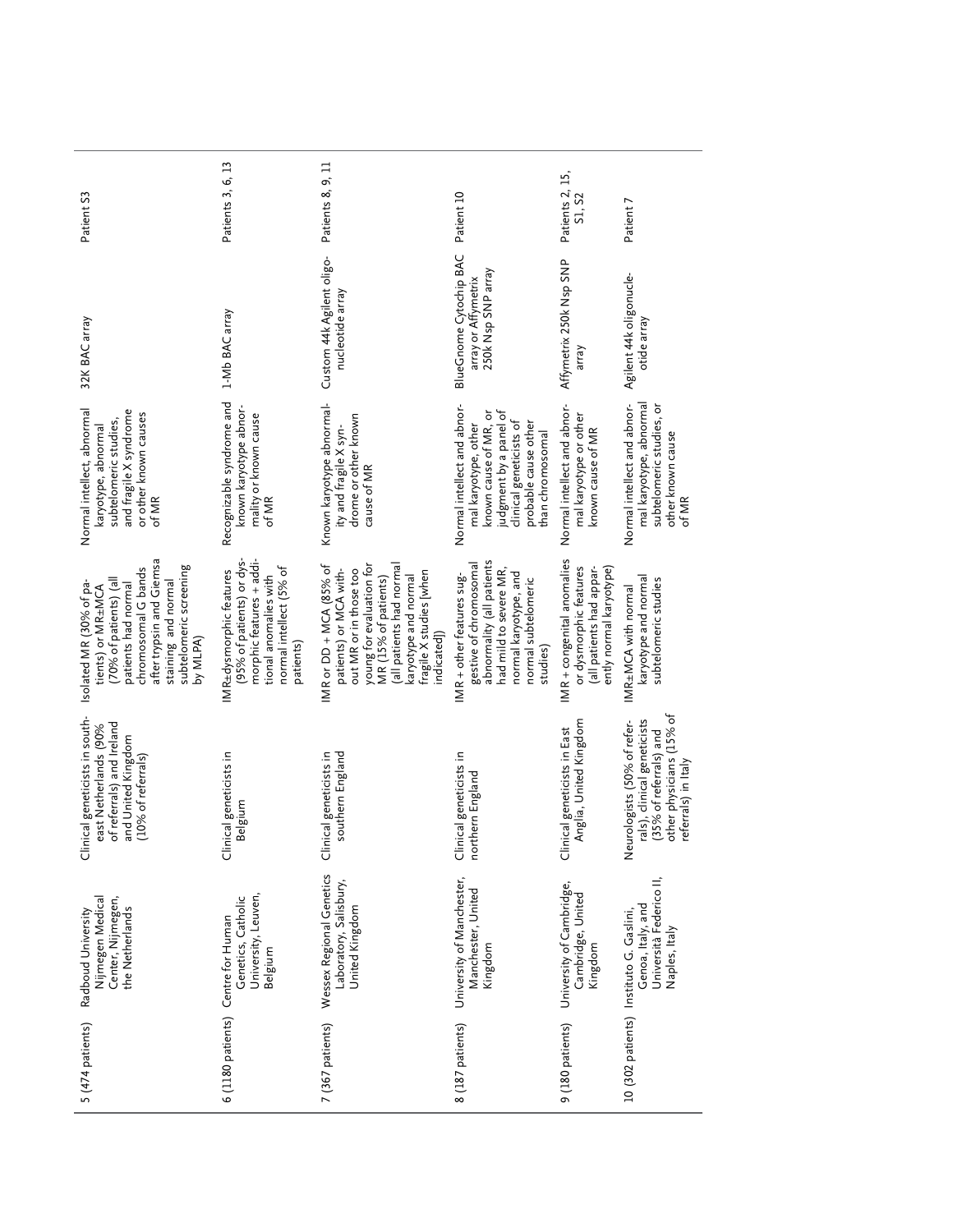|                   | Supplementary Table 1A. (Continued.)                                                              |                                                                                                                                                                                                                                                                                                                                                                                                                                                                                                                                                                                                                                                                                                                                                                                                                                        |                                                                                                                                                                                                                |                                                                                                                                                                                                          |                                         |                                             |
|-------------------|---------------------------------------------------------------------------------------------------|----------------------------------------------------------------------------------------------------------------------------------------------------------------------------------------------------------------------------------------------------------------------------------------------------------------------------------------------------------------------------------------------------------------------------------------------------------------------------------------------------------------------------------------------------------------------------------------------------------------------------------------------------------------------------------------------------------------------------------------------------------------------------------------------------------------------------------------|----------------------------------------------------------------------------------------------------------------------------------------------------------------------------------------------------------------|----------------------------------------------------------------------------------------------------------------------------------------------------------------------------------------------------------|-----------------------------------------|---------------------------------------------|
| <b>Series</b>     | Primary Center                                                                                    | Source of Referrals                                                                                                                                                                                                                                                                                                                                                                                                                                                                                                                                                                                                                                                                                                                                                                                                                    | Ascertainment and<br>Inclusion Criteria                                                                                                                                                                        | Exclusion Criteria                                                                                                                                                                                       | Screening Methodi <sup>-</sup>          | Detected Cases<br>of Deletion<br>$(N = 25)$ |
| 11 (212 patients) | Inselspital, Bern,<br>Geneva University<br>Hospital and<br>Switzerland                            | Clinical geneticists in<br>Switzerland                                                                                                                                                                                                                                                                                                                                                                                                                                                                                                                                                                                                                                                                                                                                                                                                 | tients), isolated MR (5%<br>of patients) (all had nor-<br>spectrum disorder (5%<br>of patients), or autistic<br>mal karyotype and nor-<br>mal fragile X studies<br>IMR + MCA (90% of pa-<br>[when indicated])  | Abnormal karyotype, fragile<br>X syndrome, or other<br>known cause of MR                                                                                                                                 | Agilent 244k oligonucle-<br>otide array | Patient 16                                  |
| 12 (57 patients)  | Study, Trinity College,<br>Irish Autism Genetics<br>Dublin                                        | Clinical geneticists and<br>other physicians<br>in Ireland                                                                                                                                                                                                                                                                                                                                                                                                                                                                                                                                                                                                                                                                                                                                                                             | >35, or mental age score<br>Autism (diagnosis by ADI-R<br>and ADOS criteria, IQ<br>$>18$ mo)                                                                                                                   | prematurity, infantile ru-<br>Abnormal karyotype, fragile<br>or other known medical<br>known to cause autism<br>bella, and exposure in<br>X syndrome, extreme<br>utero to medications<br>cause of autism | ROMA                                    |                                             |
|                   | Center, Greenwood,<br>13 (1040 patients) Greenwood Genetic<br>ပ္တ                                 | South Carolina Department<br>of Disabilities and<br>Special Needs                                                                                                                                                                                                                                                                                                                                                                                                                                                                                                                                                                                                                                                                                                                                                                      | studies (when indicated)<br>IMR with normal karyotype<br>and normal fragile X                                                                                                                                  | Known cause of MR includ-<br>ing fragile X syndrome,<br>and known metabolic<br>abnormal karyotype,<br>disorder                                                                                           | TaqMan quantitative PCR                 | Patients 12, S4                             |
| 14 (25 patients)  | Pompeu Fabra University,<br>Barcelona                                                             | Clinical geneticists in<br>Sabadell, Spain                                                                                                                                                                                                                                                                                                                                                                                                                                                                                                                                                                                                                                                                                                                                                                                             | IMR±MCA (features sugges-<br>karyotype, normal FISH<br>meric studies, and nor-<br>22q11, normal subtelo-<br>results for deletion in<br>syndrome but normal<br>tive of 22q11 deletion<br>mal fragile X studies) | repeat expansions in the<br>syndrome), and subtelo-<br>ence of del 22q11, CGG-<br>fragile X mental retarda-<br>Abnormal karyotype, pres-<br>tion 1 gene (fragile X<br>meric alteration                   | Targeted BAC array                      | Patient 17                                  |
|                   | University Hospital,<br>Genetics, Ghent<br>Ghent, Belgium<br>15 (319 patients) Centre for Medical | Clinical geneticists in<br>Belgium                                                                                                                                                                                                                                                                                                                                                                                                                                                                                                                                                                                                                                                                                                                                                                                                     | tients with dysmorphic<br>IMR±MCA (majority of pa-<br>features)                                                                                                                                                | Abnormal karyotype, fragile<br>known causes of MR<br>X studies, and other                                                                                                                                | Agilent 44k oligonucle-<br>otide array  | Patients 18-21                              |
|                   |                                                                                                   | * ADI-R denotes Autism Diagnostic Interview–Revised; ADOS Autism Diagnostic Observation Schedule; DD developmental delay; DSM-IV-TR <i>Diagnostic and Statistical Manual of Mental</i><br>Cuscó et al. <sup>6</sup> Screening with the use of the 32K BAC array as used in series 5 is described by de Vries et al. <sup>7</sup> Screening with the use of a custom 44k Agilent oligonucleotide array as<br>dependent probe amplification; MR mental retardation; PCR polymerase chain reaction; and SNP single-nucleotide polymorphism.<br>† Screening with the use of the targeted bacterial artificial chromosome (BAC) array as used in s<br>Disorders, fourth edition, text revision; FISH fluorescence in situ hybridization; IMR idiopathic mental retardation; MCA multiple congenital abnormalities; MLPA multiplex ligation- |                                                                                                                                                                                                                |                                                                                                                                                                                                          |                                         |                                             |

used in series 7 is described by Barber et al.<sup>8</sup> Screening with the use of representational oligonucleotide microarray analysis (ROMA) as used in series 12 is described by Sebat et al.<sup>9</sup>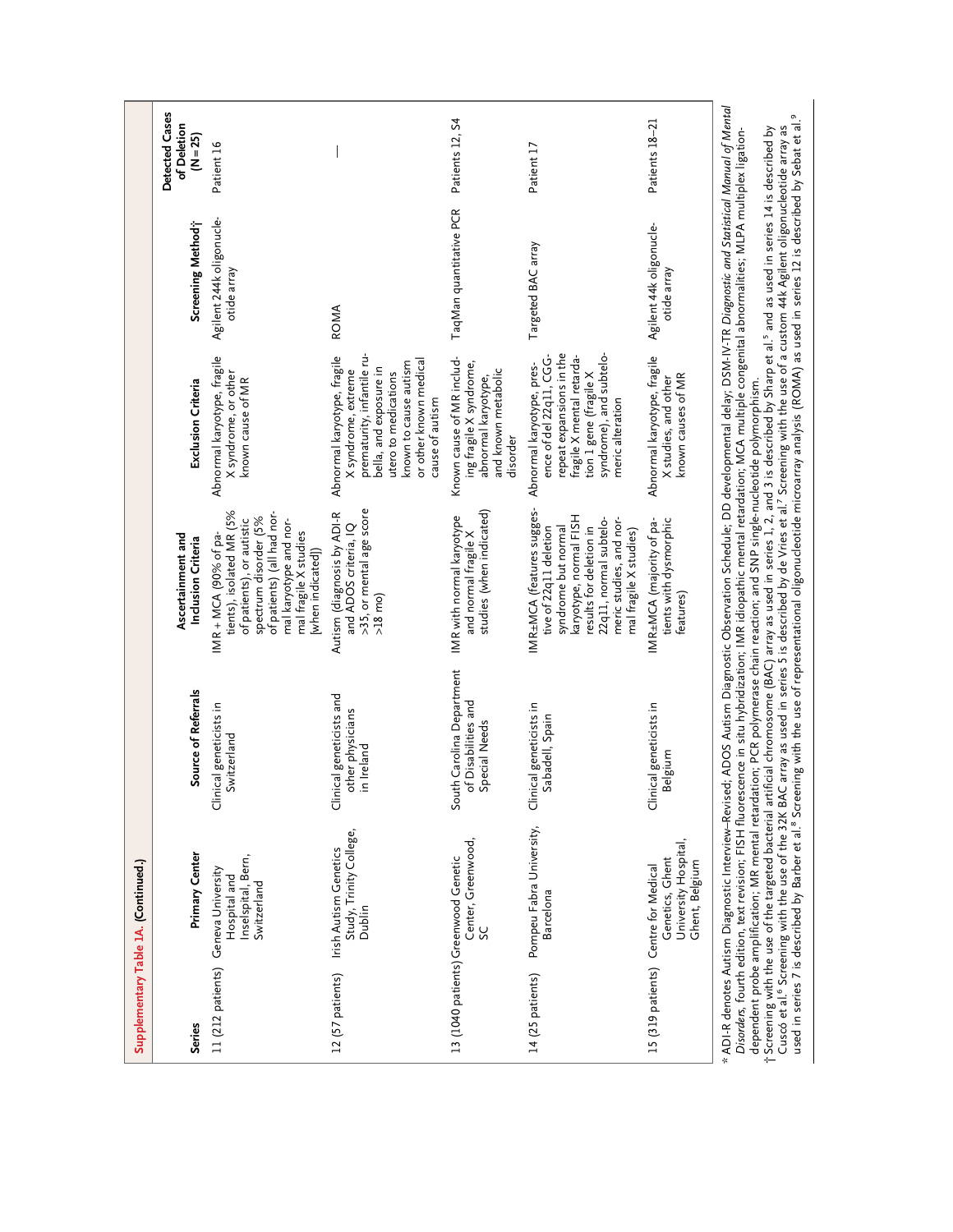|                         |                       |            |                                                                             |                                                                      | Supplementary Table 1B: Phenotypic features of 1q21.1 deletion (n=3) and duplication (n=3) patients from Dutch series* |                 |                                                         |        |                                                                                                            |
|-------------------------|-----------------------|------------|-----------------------------------------------------------------------------|----------------------------------------------------------------------|------------------------------------------------------------------------------------------------------------------------|-----------------|---------------------------------------------------------|--------|------------------------------------------------------------------------------------------------------------|
| Case                    | Inheritance           | Origin     | Cognitive                                                                   | Growth                                                               | <b>Facial features</b>                                                                                                 | <b>Skeletal</b> | Heart                                                   | Eyes   | <b>Neurologic</b>                                                                                          |
| (del)                   | De novo               | Unk        | <b>MR</b>                                                                   | Postnatal growth<br>parameters normal                                | Microcephaly, narrow<br>eyes, periorbital<br>fullness                                                                  | Normal          | Patent ductus<br>arteriosus<br>(surgically<br>repaired) | Normal | No epilepsy; broad-<br>based gait                                                                          |
| $\overline{2}$<br>(del) | De novo               | Unk        | Expressive<br>language delay,<br>language<br>dyspraxia, mild<br>motor delay | Postnatal growth<br>parameters low<br>normal range                   | Prominent forehead.<br>triangular face, broad<br>nose and mouth                                                        | Polydactyly     | Normal                                                  | Normal | No epilepsy;<br>hypotonia; delayed<br>myelination                                                          |
| 3<br>(del)              | Unk                   | Unk        | MR; self-<br>harming<br>behaviors                                           | Postnatal growth<br>parameters low<br>normal range                   | Straight nose                                                                                                          | Normal          | Normal                                                  | Normal | No epilepsy                                                                                                |
| 4<br>(dup)              | De novo               | Unk        | IQ within normal<br>range                                                   | Mild intrauterine<br>growth retardation;<br>OFC normal at 2<br>years | Normal                                                                                                                 | Normal          | Perimembranous<br><b>VSD</b>                            | Normal | No epilepsy<br>Other: also has<br>hypospadias                                                              |
| 5<br>(dup)              | Inh, father<br>normal | P          | <b>MR</b>                                                                   | Normal                                                               | Normal                                                                                                                 | Normal          | Normal                                                  | Normal | Idiopathic<br>generalized<br>epilepsy                                                                      |
| 6<br>(dup)              | Unk                   | <b>Unk</b> | <b>MR</b>                                                                   | Normal                                                               | Normal                                                                                                                 | Normal          | Normal                                                  | Normal | Idiopathic<br>generalized<br>epilepsy;<br>hypoplasia of the<br>corpus callosum<br>and cerebellar<br>vermis |

vermis \* Additional patients analyzed at University Medical Center, Utrecht, The Netherlands included 788 patients with MR/MCA analyzed using the Cytochip BAC array (BlueGnome, Cambridge, UK) and 1-Mb BAC array<sup>10</sup> Inclusion criteria were: DeVries score >3,<sup>11</sup> no known karyotype abnormality. Exclusion criteria were autism spectrum disorder, known karyotype abnormality, Fragile X or other known cause of MR.

Inh, inherited; P paternal; Unk, unknown; MR, mental retardation; Ht, height; Wt, weight; OFC, occipitofrontal circumference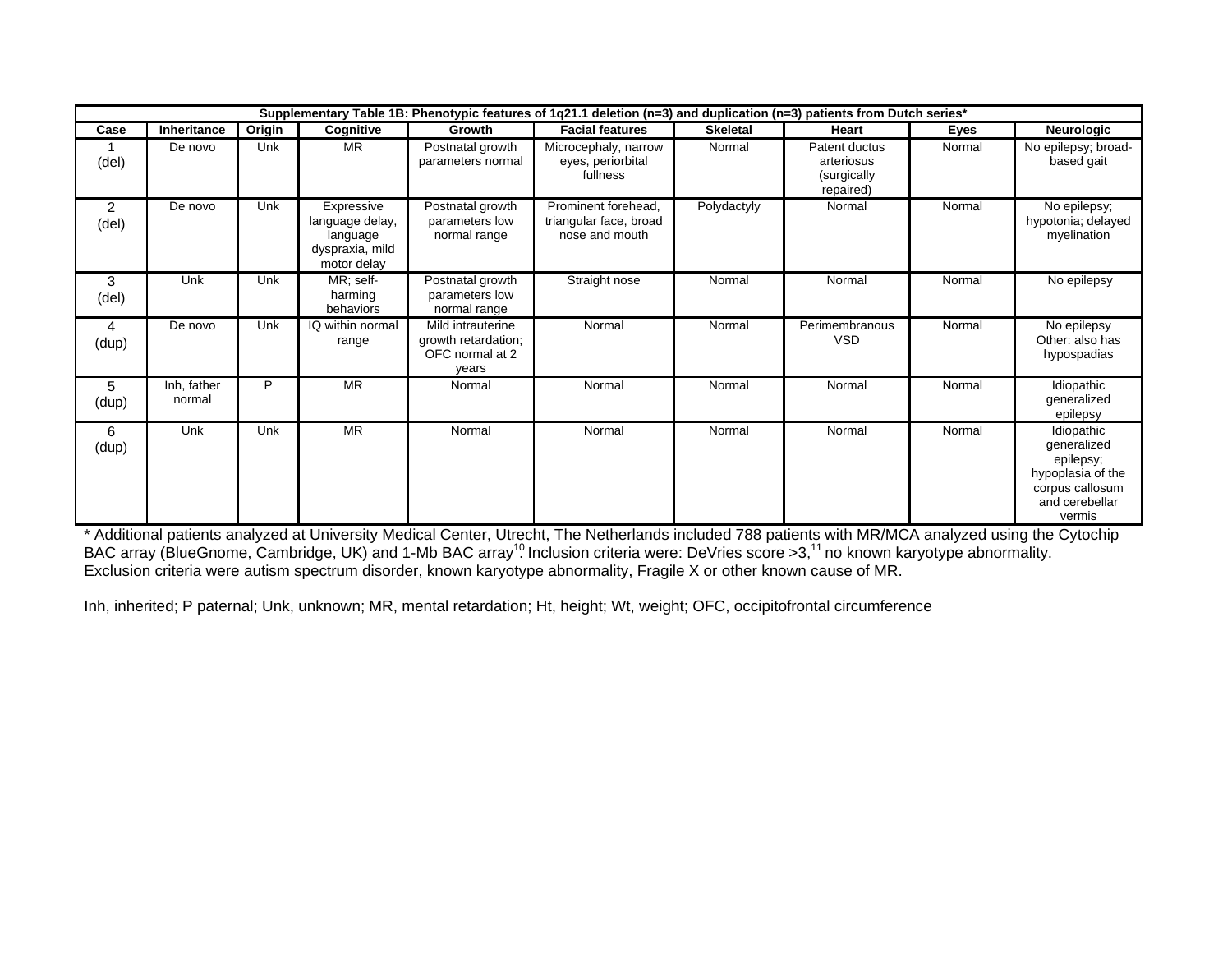|                                                                 |      | Supplementary Table 2: Evaluation of copy number variation in unaffected individuals |                                                                        |                              |                                 |
|-----------------------------------------------------------------|------|--------------------------------------------------------------------------------------|------------------------------------------------------------------------|------------------------------|---------------------------------|
| <b>STUDY</b>                                                    | n    | <b>Evaluation method</b>                                                             | <b>Coverage of minimal</b><br>deletion region                          | <b>Deletions</b><br>detected | <b>Duplications</b><br>detected |
| Itsara et al<br>(in preparation)*                               | 2063 | Illumina Infinium arrays<br>(HumanHap 300 or HumanHap<br>550)                        | 99 probes (HumanHap 300)<br>212 probes (HumanHap 550)                  | 0                            |                                 |
| Cohort viii:<br>Manchester, UK                                  | 300  | SYBR Green quantitative PCR<br>(see Methods)                                         | 5 loci within region                                                   | $\Omega$                     | $\Omega$                        |
| Locke et al<br>(2006), Redon<br>et al, (2006) <sup>12, 13</sup> | 209  | Targeted BAC array CGH, 32K<br>WGTP BAC array CGH and<br>Affymetrix 5.0              | 13 clones (targeted BAC);<br>6 clones (WGTP);<br>348 probes (Affy 5.0) | $\Omega$                     | 0                               |
| lafrate et al<br>$(2004)^{14}$                                  | 55   | 1-Mb BAC array CGH                                                                   | 2 clones                                                               | $\Omega$                     | 0                               |
| Sebat et al<br>$(2004)^9$                                       | 20   | <b>ROMA</b>                                                                          | 37 probes<br>$(1$ probe $/$ 35kb)                                      | $\mathbf 0$                  | $\Omega$                        |
| Sharp et al<br>$(2005)^5$                                       | 47   | Targeted BAC array CGH                                                               | 13 clones                                                              | $\Omega$                     | $\Omega$                        |
| Simon-Sanchez<br>et al (2007) <sup>15</sup>                     | 276  | HumanHap 300 and<br>Infinium Human-I                                                 | 99 probes (HumanHap 300)                                               | $\Omega$                     | 0                               |
| Zogopolous et<br>al (2007) <sup>16</sup>                        | 1190 | Affymetrix GeneChip 100K and<br>500K                                                 | 50 probes (100K)<br>221 probes (500K)                                  | $\Omega$                     | $1**$                           |
| Pinto et al<br>$(2007)^{17}$                                    | 506  | Affymetrix 500K SNP array                                                            | 221 probes                                                             | $\Omega$                     | $\Omega$                        |
| de Stahl et al<br>$(2008)^{18}$                                 | 71   | 32K BAC array                                                                        | 6 clones                                                               | 0                            | $\Omega$                        |
| <b>TOTAL</b>                                                    | 4737 |                                                                                      |                                                                        | 0                            |                                 |

\* 22% of the individuals in this series are a subset of the Human Genome Diversity Panel (HGDP) reported by Jakobssen et al<sup>19</sup>; 35% are adult neurologic controls from the NINDS collection screened for neurologic disorders including autism, bipolar disorder and schizophrenia.<sup>15, 20</sup> The remaining 43% individuals are adult self-reported Caucasians from the United States who are enrolled in the PARC study, which aims to identify genetic contributors to the variable efficacy of statin drugs on cardiovascular disease risk (http://www.pharmgkb.org/network/members/parc.jsp#team).

\*\* 4 duplications were reported in this study; however only 1 was validated (L. Feuk, personal communication).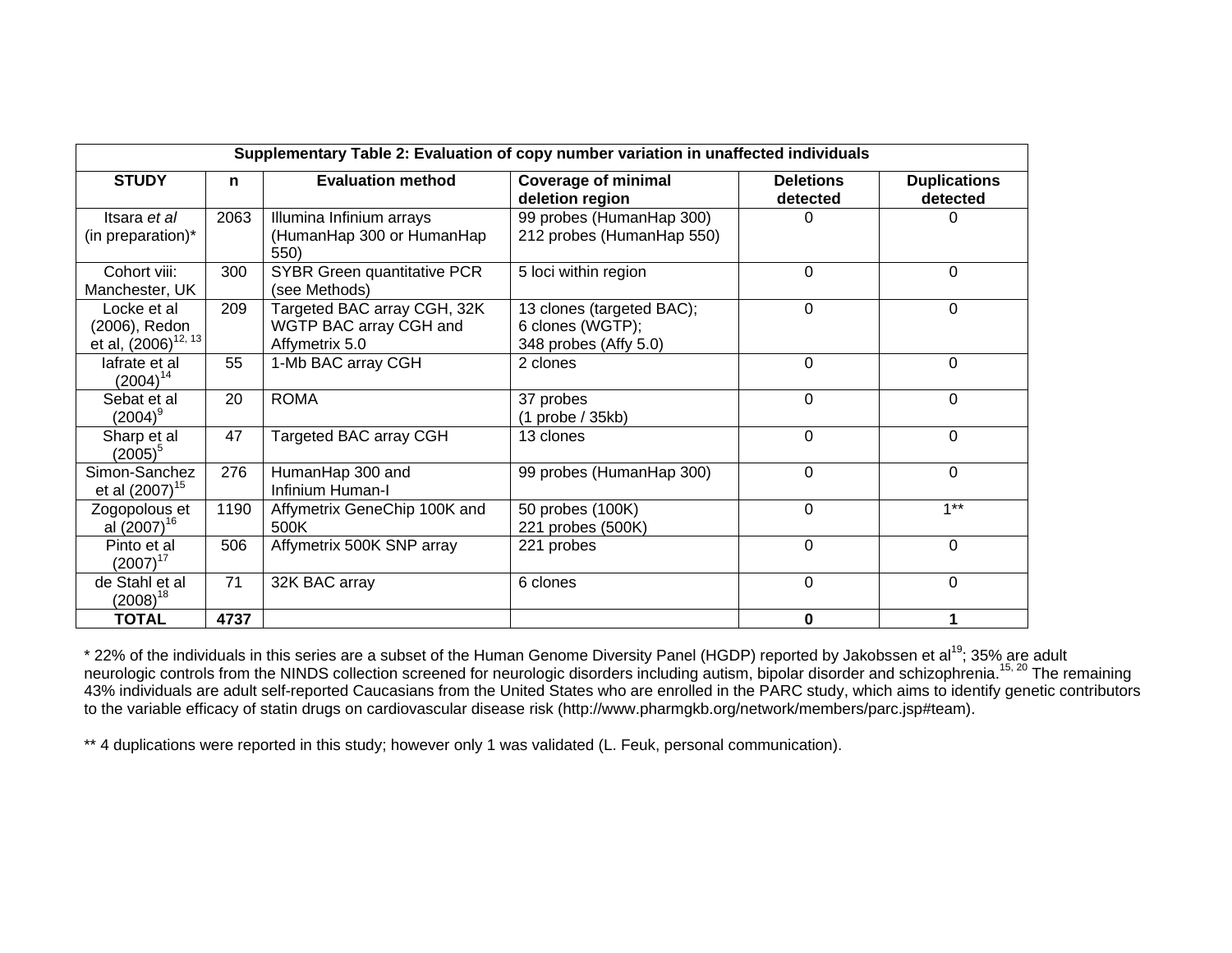|          |                                                                                       |                   | Supplementary Table 3. Phenotypic Features of Probands with a Duplication in Chromosome 1q21.1.* |                                                                                                                    |                                                                                                                                                                                                                                                                                                                                            |                      |                                                                                            |                                |                                           |
|----------|---------------------------------------------------------------------------------------|-------------------|--------------------------------------------------------------------------------------------------|--------------------------------------------------------------------------------------------------------------------|--------------------------------------------------------------------------------------------------------------------------------------------------------------------------------------------------------------------------------------------------------------------------------------------------------------------------------------------|----------------------|--------------------------------------------------------------------------------------------|--------------------------------|-------------------------------------------|
| Patient; | Inheritance                                                                           | Parenta<br>Origin | Cognitive<br>Features                                                                            | Growth Features                                                                                                    | Facial Features                                                                                                                                                                                                                                                                                                                            | Features<br>Skeletal | of the Heart<br>Features                                                                   | of the Eyes<br>Features        | Neurologic<br>Features                    |
|          | fected brother<br>Inherited (normal<br>parent and af-<br>duplication)<br>carry 1q21.1 | $\mathbf{r}$      | available<br>no other<br>Autism;<br>data                                                         | Unknown                                                                                                            | No notable dysmorphic<br>features                                                                                                                                                                                                                                                                                                          | Unknown              | Unknown                                                                                    | Unknown                        | No known sei-<br>zures                    |
| $\sim$   | Unknown                                                                               | Unknown           | Moderate MR                                                                                      | centile for age;<br>OFC, 85th per-<br>centile for age<br>Height, <3rd per-                                         | folds, hypertelorism,<br>fissures, epicanthic<br>Frontal bossing, down-<br>slanting palpebral<br>high palate, bifid<br>uvula, low ears                                                                                                                                                                                                     | Normal               | Normal                                                                                     | Rotational ny-<br>stagmus      | Normal                                    |
| 3        | De novo                                                                               | Unknown           | МR                                                                                               | Macrocephaly                                                                                                       | fissures, low set ears<br>Frontal bossing, down-<br>slanting palpebral                                                                                                                                                                                                                                                                     | Normal               | Normal                                                                                     | Normal                         | Normal                                    |
| 4        | Unknown                                                                               | Unknown           | disability, chal-<br>lenging behav-<br>DD, mild learning<br>$\frac{5}{2}$                        | age; OFC, 90th<br>centile for age;<br>Height, <3rd per-<br>percentile for<br>percentile for<br>weight, 50th<br>age | turned lobes; small<br>Small low-set ears, up-<br>high palate; broad<br>nasal bridge; tele-<br>mouth and chin;<br>canthus                                                                                                                                                                                                                  | Joint laxity         | Small ventricular<br>septal defect,<br>(no interven-<br>closed spon-<br>taneously<br>tion) | Normal                         | dimple, mild<br>hypotonia<br>Small sacral |
| 5        | Inherited (normal<br>father)                                                          | Δ.                | Autism, learning<br>disabilities                                                                 | Height and weight,<br>centile for age<br>Sth-10th per-                                                             | Normal                                                                                                                                                                                                                                                                                                                                     | Hemivertebra<br>7    | Univentricular<br>heart                                                                    | Papillary atro-<br><b>Phyt</b> | Seizure disorder                          |
| o        | Unknown                                                                               | Unknown           | Moderate MR, au-<br>severe speech<br>tistic features<br>delay                                    | centile for age;<br>OFC, 97th per-<br>centile for age<br>gross obesity;<br>Height, 75th per-                       | Everted lower lip                                                                                                                                                                                                                                                                                                                          | Normal               | Normal                                                                                     | Normal                         | Normal findings<br>on head CT             |
| N        | De novo                                                                               | Unknown           | borderline<br>ΜR<br>Autism,<br>mild                                                              | OFC, >90th per-<br>centile for age;<br>centile for age<br>Height, 90th per-                                        | Normal                                                                                                                                                                                                                                                                                                                                     | Normal               | Normal                                                                                     | Normal                         | Normal                                    |
| ∞        | Unknown                                                                               | Unknown           | retardation<br>Psychomotor                                                                       | centile for age;<br>OFC, 97th per-<br>centile for age<br>Weight, 90th per-                                         | Hypertelorism                                                                                                                                                                                                                                                                                                                              | Normal               | Normal                                                                                     | Normal                         | Normal findings<br>on brain<br>MRI        |
|          |                                                                                       |                   |                                                                                                  |                                                                                                                    | CT denotes computed tomography, DD developmental delay, M maternal, MR mental retardation, MRI magnetic resonance imaging, OFC occipitofrontal circumference, and P paternal<br>† Patient 1 is from series 3, Patients 2 and 3, series 5; Patient 4, series 8; Patients 5 and 6, series 6; Patient 7, series 12; and Patient 8, series 15. |                      |                                                                                            |                                |                                           |
|          |                                                                                       |                   |                                                                                                  |                                                                                                                    | . Patient 5 also had a choroid plexus carcinoma for which he had surgery, radiotherapy, and chemotherapy. Papillary atrophy is probably secondary to repeated episodes of increased in-                                                                                                                                                    |                      |                                                                                            |                                |                                           |

tracranial hypertension related to the tumor.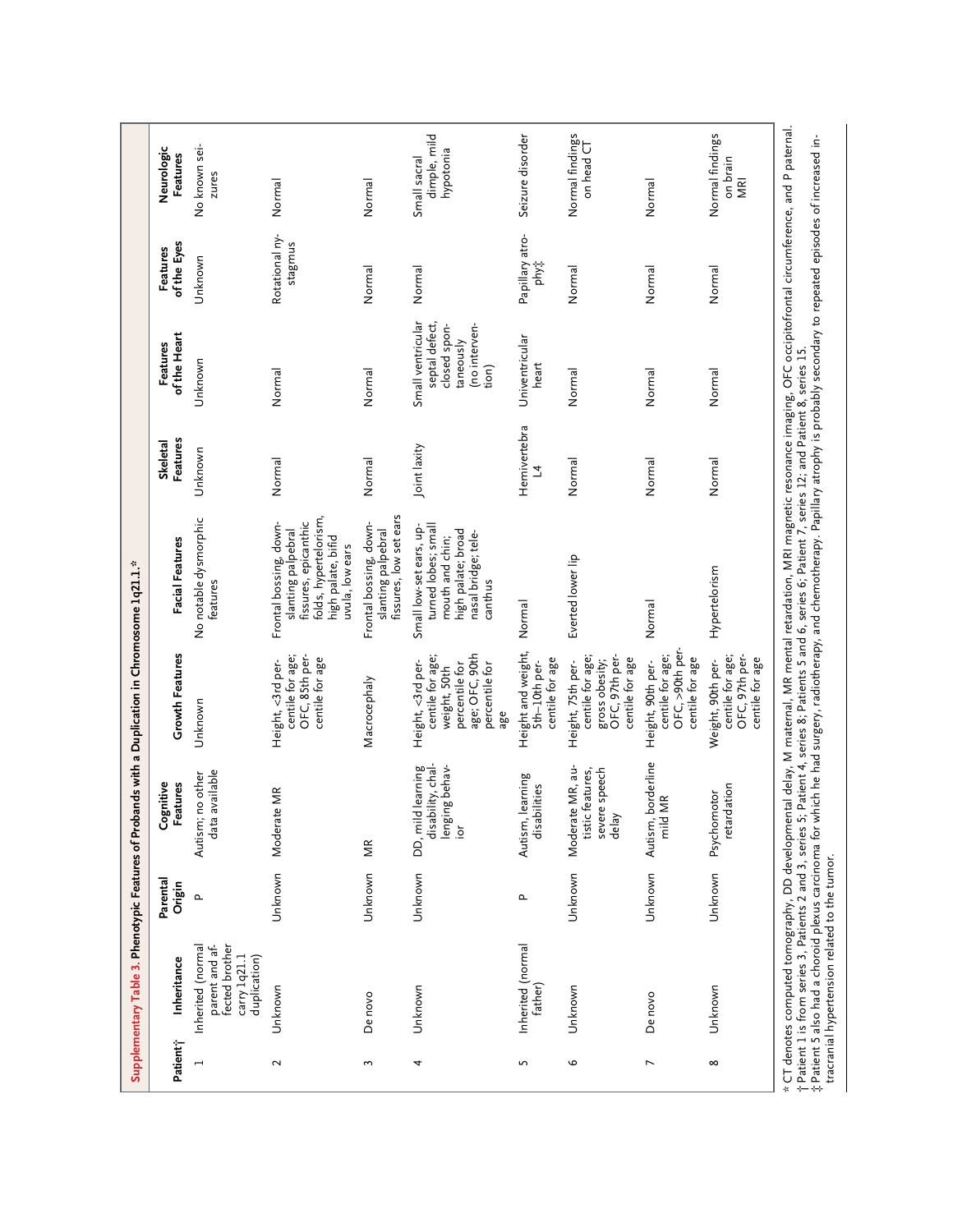|                         |                                                                    |        | Supplementary Table 4: Phenotypic features for patients with 1q21.1 rearrangements and additional chromosomal abnormalities |                                                                                        |                                                                |                                                                                                                               |                                                     |                                                               |                          |                                                                                |
|-------------------------|--------------------------------------------------------------------|--------|-----------------------------------------------------------------------------------------------------------------------------|----------------------------------------------------------------------------------------|----------------------------------------------------------------|-------------------------------------------------------------------------------------------------------------------------------|-----------------------------------------------------|---------------------------------------------------------------|--------------------------|--------------------------------------------------------------------------------|
| Case                    | Inheritance                                                        | Origin | <b>Additional imbalances</b>                                                                                                | Cognitive                                                                              | Growth                                                         | <b>Facial features</b>                                                                                                        | <b>Skeletal</b>                                     | Heart                                                         | <b>Eyes</b>              | Neurologic                                                                     |
| S <sub>1</sub><br>(deI) | De novo                                                            | Unk    | 5q14 deletion<br>$(5.3 \text{ Mb};$ de novo)                                                                                | N.I.                                                                                   | Wt P0.4-2<br>OFC $<$ P0.4                                      | Hypotelorism,<br>short stub nose                                                                                              | <b>Bilateral</b><br>post-axial<br>skin tags         | Small persistent<br>patent foramen<br>ovale<br>(asymptomatic) | N.I.                     | Hypotonia                                                                      |
| S <sub>2</sub><br>(del) | Inherited                                                          | P      | 5p15.3 duplication<br>(6.1 Mb; inherited from<br>father)<br>der(8)t(8;21)(q24.3;q22.3)                                      | Early delays<br>$(sat > 12 \text{ mo})$<br>walked at 20<br>mo); now<br>progressing     | At 2 yrs:<br>Wt P9<br><b>Ht P20</b><br>OFC $<$ P0.4            | Asymmetry of<br>cranial vault.<br>downslanting<br>palpebral<br>fissures, tubular<br>nose                                      | Bilateral 5 <sup>th</sup><br>finger<br>clinodactyly | N.I.                                                          | Strabismus               | Hypotonia                                                                      |
| S <sub>3</sub><br>(del) | Inherited                                                          | P      | t(6,9)<br>13q21-q31 del (6.6 Mb)<br>and 13q31 del (1 Mb)                                                                    | MR, motor<br>delays                                                                    | Pre- and post-<br>natal growth<br>retardation;<br>microcephaly | Palatoschisis,<br>ptosis, long<br>eyelashes,<br>high/broad nasal<br>bridge,<br>dysplastic and<br>low set ears<br>micrognathia | Bilateral 5 <sup>th</sup><br>finger<br>clinodactyly | Atrial septal<br>defect. no<br>intervention<br>required       | Strabismus               | Ataxia,<br>hypotonia                                                           |
| S <sub>4</sub><br>(de)  | Unk; half-<br>siblings and<br>maternal<br>uncles with<br><b>MR</b> | Unk    | DLG3 mutation                                                                                                               | Moderate MR<br>(IQ 41)                                                                 | Microcephaly                                                   | Sloping<br>forehead, L<br>ptosis, wide-<br>spaced teeth                                                                       | Normal                                              | Murmur, normal<br>echocardiogram                              | Normal                   | No seizures                                                                    |
| $S5*$<br>(del)          | Unk                                                                | Unk    | 2p16.3 duplication<br>chr2:48,648,754-<br>49,319,683 (671 kb)                                                               | Likely normal:<br>achieved GED;<br>honorably<br>discharged<br>from military<br>service | Mildly obese                                                   | N.I.                                                                                                                          | N.I.                                                | N.I.                                                          | N.I.                     | Schizophrenia,<br>onset age 25;<br>severe paranoia,<br>delusions,<br>catatonia |
| S <sub>6</sub><br>(dup) | De novo                                                            | Unk    | 1q21-q23 duplication<br>$(9.4$ Mb)                                                                                          | MR, severe<br>with little<br>progress                                                  | Normal but<br>poor feeding                                     | Myopathic<br>facies, prominent<br>lower lip                                                                                   | Normal                                              | Normal                                                        | Myopia and<br>strabismus | Deafness,<br>delayed<br>milestones                                             |

progress lower lip milestones Del, deletion; dup, duplication; Unk, unknown; M, maternal; P, paternal; MR, mental retardation; Ht, height; Wt, weight; OFC, occipitofrontal circumference; N.I., no information; \*previously reported by Walsh and colleagues<sup>21</sup>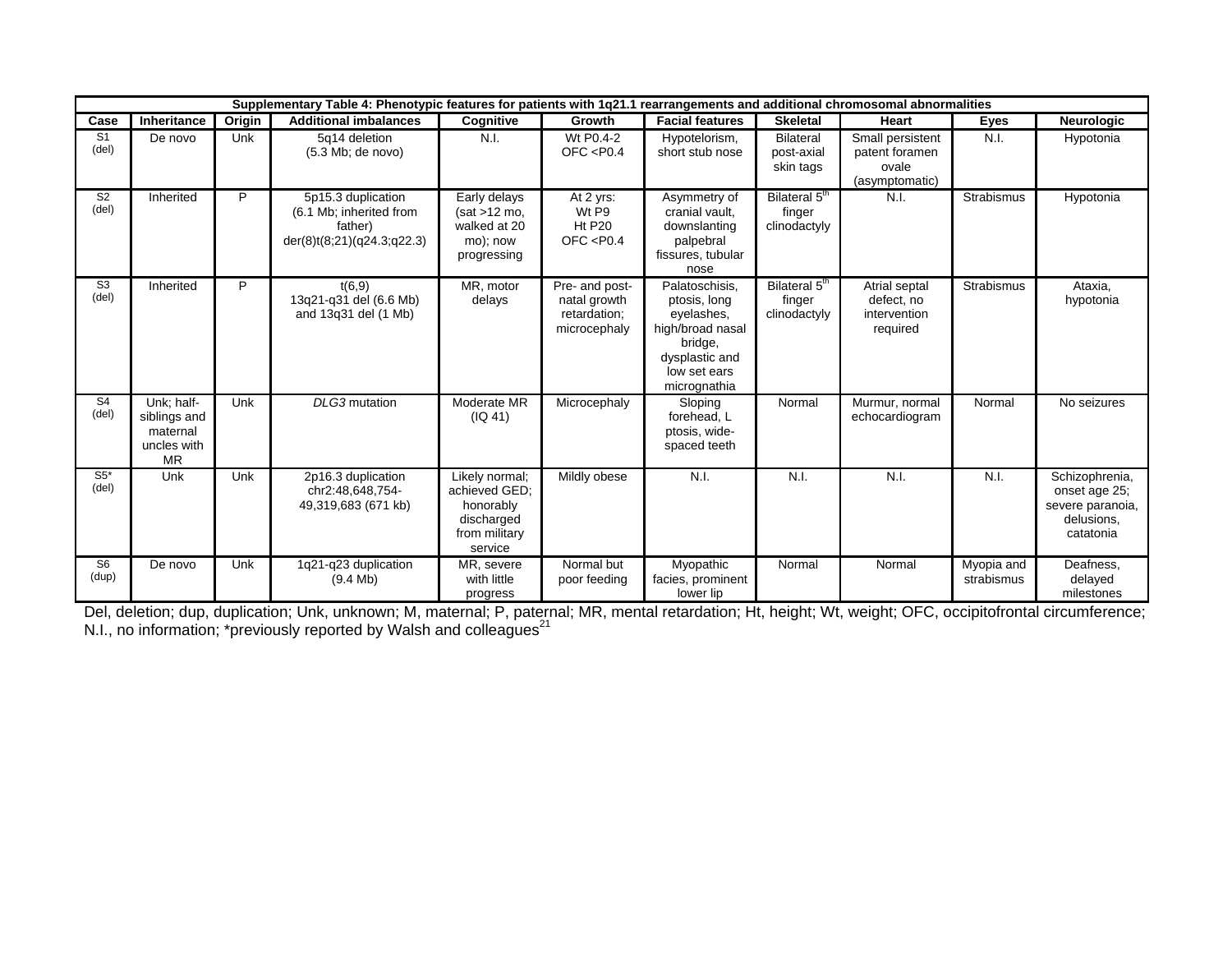| <b>BP1</b> stop | <b>BP2</b> start | <b>BP2</b> stop | Size (kb) | <b>Identity</b> | orientation                                |
|-----------------|------------------|-----------------|-----------|-----------------|--------------------------------------------|
| 142.927.783     | 144.010.043      | 144.080.196     | 70.6      | 95.52%          | ÷                                          |
| 143.540.019     | 144.010.043      | 144.027.990     | 17.9      | 98.51%          | $\pm$                                      |
| 143.552.732     | 144.074.521      | 144.092.620     | 18.1      | 96.07%          | $\pm$                                      |
| 143.534.672     |                  |                 |           |                 | A) Paired duplications between BP1 and BP2 |

**Supplementary Table 5: All pairwise alignments between breakpoint regions** (Pairwise alignments with longest stretch of highest identity for each pair in bold)

|                  |             |                  | B) Paired duplications between BP1 and BP3 |           |                 |             |
|------------------|-------------|------------------|--------------------------------------------|-----------|-----------------|-------------|
| <b>BP1</b> start | BP1 stop    | <b>BP3</b> start | BP3 stop                                   | Size (kb) | <b>Identity</b> | orientation |
| 142.857.141      | 142,875,105 | 144,763,589      | 144.745.644                                | 18.0      | 97.52%          | ۰           |
| 143.308.712      | 143.333.770 | 144,786,645      | 144,761,595                                | 25.1      | 97.49%          |             |
| 143.522.082      | 143.545.357 | 144.763.589      | 144.740.310                                | 23.3      | 97.98%          | ۰           |
| 143.559.134      | 143.575.976 | 144.740.310      | 144,723,753                                | 16.8      | 96.28%          | ۰           |
| 143.594.887      | 143.627.819 | 144,963,196      | 144,995,604                                | 32.9      | 95.72%          | ٠           |

|                  |                 |                  | C) Paired duplications between BP1 and BP4 |           |                 |                      |
|------------------|-----------------|------------------|--------------------------------------------|-----------|-----------------|----------------------|
| <b>BP1</b> start | <b>BP1</b> stop | <b>BP4</b> start | <b>BP4</b> stop                            | Size (kb) | <b>Identity</b> | orientation          |
| 142,436,049      | 142,562,525     | 146,298,638      | 146,425,103                                | 126.5     | 99.59%          | $\ddot{\phantom{1}}$ |
| 142,535,781      | 142,562,525     | 146,542,663      | 146,572,240                                | 26.7      | 99.09%          | $\ddot{}$            |
| 142,542,168      | 142,562,525     | 146,927,802      | 146,907,552                                | 20.4      | 98.94%          |                      |
| 142,542,168      | 142,562,525     | 147,089,711      | 147,069,563                                | 20.4      | 99.03%          |                      |
| 142,857,141      | 142,875,105     | 146,060,642      | 146,042,692                                | 18.0      | 97.52%          |                      |
| 142,858,092      | 142,875,057     | 147,006,246      | 147,023,138                                | 17.0      | 98.44%          | $\ddot{}$            |
| 142,858,092      | 142,875,058     | 146,844,161      | 146,861,095                                | 17.0      | 98.47%          | $\ddot{}$            |
| 142,859,972      | 142,881,664     | 146,492,662      | 146,471,017                                | 21.7      | 95.60%          |                      |
| 142,985,839      | 143,002,546     | 147,523,840      | 147,505,292                                | 16.7      | 96.49%          |                      |
| 142,985,839      | 143,006,944     | 146,369,533      | 146,348,380                                | 21.1      | 97.39%          |                      |
| 142,985,839      | 143,113,101     | 147,909,455      | 147,782,119                                | 127.3     | 99.68%          |                      |
| 143,015,785      | 143,031,533     | 146,348,462      | 146,332,665                                | 15.7      | 97.94%          |                      |
| 143,032,741      | 143,113,101     | 146,379,171      | 146,459,532                                | 80.4      | 99.61%          | $\ddot{}$            |
| 143,051,940      | 143,113,038     | 146,542,663      | 146,606,116                                | 61.1      | 98.79%          | $\ddot{}$            |
| 143,058,333      | 143,113,038     | 146,927,802      | 146,873,659                                | 54.7      | 98.71%          |                      |
| 143,058,333      | 143,113,038     | 147,089,711      | 147,035,687                                | 54.7      | 98.75%          |                      |
| 143,163,102      | 143, 182, 782   | 147,526,837      | 147,505,292                                | 19.7      | 96.86%          |                      |
| 143,163,102      | 143, 187, 183   | 146,372,523      | 146,348,380                                | 24.1      | 97.17%          |                      |
| 143,163,102      | 143,238,033     | 147,912,434      | 147,837,397                                | 74.9      | 99.43%          |                      |
| 143,196,013      | 143,211,780     | 146,348,462      | 146,332,665                                | 15.8      | 97.92%          |                      |
| 143,212,991      | 143,238,033     | 146,379,171      | 146,404,289                                | 25.0      | 99.08%          | $\ddot{}$            |
| 143,263,101      | 143,331,520     | 146,777,983      | 146,849,231                                | 68.4      | 98.49%          | $\ddot{}$            |
| 143,281,711      | 143,292,847     | 146,286,961      | 146,278,091                                | 11.1      | 95.37%          |                      |
| 143,308,712      | 143,333,770     | 146,083,748      | 146,058,648                                | 25.1      | 97.51%          |                      |
| 143,310,744      | 143,333,770     | 146,727,982      | 146,706,108                                | 23.0      | 98.74%          |                      |
| 143,321,088      | 143,331,520     | 147,000,772      | 147,011,318                                | 10.4      | 95.64%          | +                    |
| 143,522,082      | 143,540,019     | 146,708,099      | 146,690,133                                | 17.9      | 98.21%          |                      |
| 143,522,082      | 143,545,357     | 146,060,642      | 146,037,358                                | 23.3      | 97.96%          |                      |
| 143,523,027      | 143,542,193     | 146,844,161      | 146,863,310                                | 19.2      | 98.38%          | $\ddot{}$            |
| 143,523,027      | 143,542,193     | 147,006,246      | 147,025,354                                | 19.2      | 98.40%          | $\ddot{}$            |
| 143,524,924      | 143,540,019     | 146,492,662      | 146,477,559                                | 15.1      | 98.53%          |                      |
| 143,559,134      | 143,575,976     | 146,037,358      | 146,020,797                                | 16.8      | 96.27%          |                      |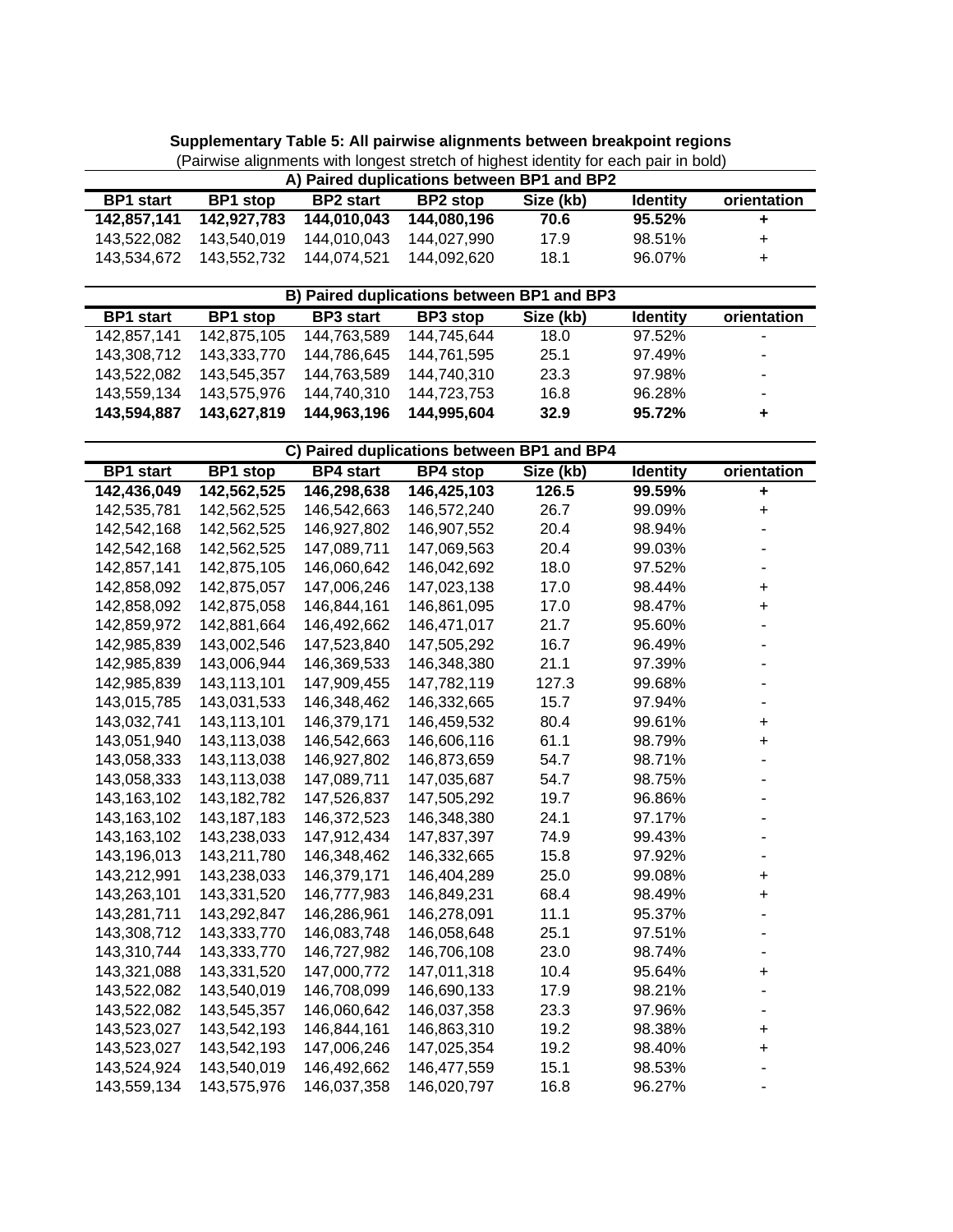|                  |                 |                  | D) Paired duplications between BP2 and BP3 |           |                 |                |
|------------------|-----------------|------------------|--------------------------------------------|-----------|-----------------|----------------|
| <b>BP2</b> start | <b>BP2</b> stop | <b>BP3</b> start | <b>BP3</b> stop                            | Size (kb) | <b>Identity</b> | orientation    |
| 144.004.163      | 144.027.990     | 144.769.399      | 144.745.644                                | 23.8      | 97.84%          | $\blacksquare$ |
| 144.073.367      | 144.092.620     | 144.926.035      | 144.945.324                                | 19.3      | 95.08%          | ٠              |

|                  |                 |                  | E) Paired duplications between BP2 and BP4 |           |                 |             |
|------------------|-----------------|------------------|--------------------------------------------|-----------|-----------------|-------------|
| <b>BP2</b> start | <b>BP2</b> stop | <b>BP4</b> start | <b>BP4</b> stop                            | Size (kb) | <b>Identity</b> | orientation |
| 144,004,163      | 144,027,990     | 146,066,503      | 146,042,692                                | 23.8      | 97.81%          | ۰           |
| 144,004,163      | 144,079,919     | 146,713,980      | 146,637,664                                | 75.8      | 98.19%          | ٠           |
| 144.011.009      | 144,027,942     | 147,006,246      | 147,023,138                                | 16.9      | 98.41%          | $\ddot{}$   |
| 144,011,009      | 144,027,943     | 146,844,161      | 146,861,095                                | 16.9      | 98.42%          | ٠           |
| 144.012.902      | 144.034.531     | 146.492.662      | 146.471.013                                | 21.6      | 95.65%          | ۰           |
| 144.065.165      | 144,076,718     | 146,482,897      | 146,471,341                                | 11.6      | 97.86%          | ۰           |

| F) Paired duplications between BP3 and BP4 |             |                  |                 |           |                 |             |  |  |  |  |  |
|--------------------------------------------|-------------|------------------|-----------------|-----------|-----------------|-------------|--|--|--|--|--|
| <b>BP3</b> start                           | BP3 stop    | <b>BP4</b> start | <b>BP4</b> stop | Size (kb) | <b>Identity</b> | orientation |  |  |  |  |  |
| 144,322,642                                | 144.337.061 | 146,017,954      | 146.003.508     | 14.4      | 99.23%          |             |  |  |  |  |  |
| 144,459,423                                | 144,544,474 | 145,948,719      | 145,861,130     | 85.1      | 99.12%          |             |  |  |  |  |  |
| 144,594,476                                | 144,876,007 | 145,891,442      | 146,173,101     | 281.5     | 99.94%          | ÷           |  |  |  |  |  |
| 144,743,482                                | 144,762,642 | 146,863,310      | 146.844.161     | 19.2      | 97.94%          |             |  |  |  |  |  |
| 144,743,482                                | 144,762,642 | 147,025,354      | 147,006,246     | 19.2      | 97.99%          |             |  |  |  |  |  |
| 144,745,644                                | 144,760,751 | 146,477,559      | 146,492,662     | 15.1      | 97.90%          | $\ddot{}$   |  |  |  |  |  |
| 144.745.644                                | 144.784.610 | 146.690.133      | 146.727.982     | 39.0      | 97.85%          | $\ddot{}$   |  |  |  |  |  |
| 144,763,840                                | 144,774,233 | 147,011,318      | 147,000,772     | 10.4      | 95.80%          | ۰           |  |  |  |  |  |
| 144,763,840                                | 144,786,645 | 146,849,231      | 146.826.314     | 22.8      | 96.54%          | ۰           |  |  |  |  |  |
| 144,927,245                                | 144.937.953 | 146.048.059      | 146.037.358     | 10.7      | 98.49%          | ۰           |  |  |  |  |  |
| 144,953,161                                | 144,963,193 | 146,037,358      | 146,027,332     | 10.0      | 98.12%          |             |  |  |  |  |  |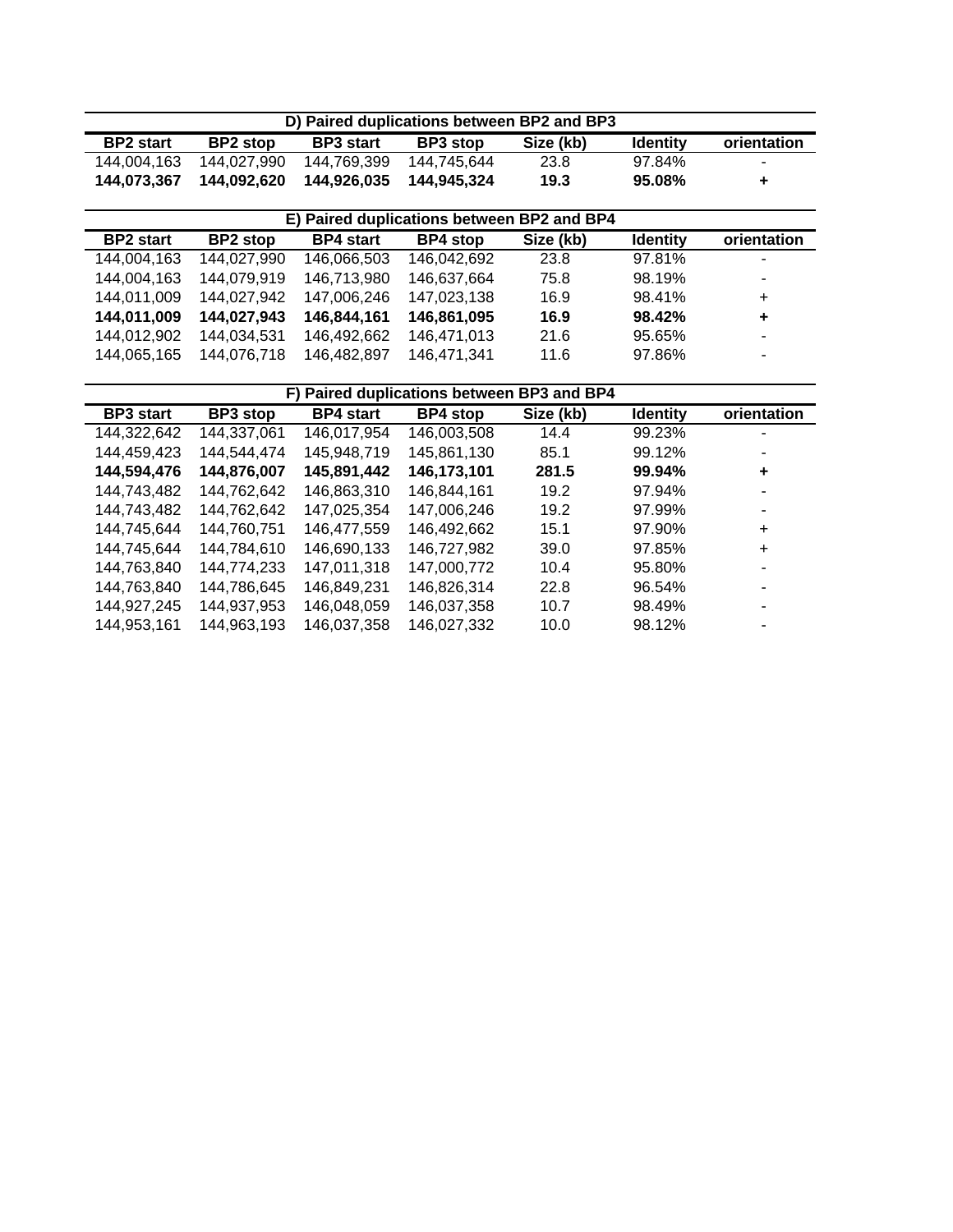| <b>Supplementary Table 6: Sequencing results</b> |            |                  |                   |          |            |           |              |  |  |  |  |
|--------------------------------------------------|------------|------------------|-------------------|----------|------------|-----------|--------------|--|--|--|--|
|                                                  |            |                  |                   | GJA8     |            |           |              |  |  |  |  |
|                                                  |            |                  | rs1692137         | rs791286 | rs35594137 | rs1692141 | rs3766503    |  |  |  |  |
| <b>Patient</b>                                   | <b>CHD</b> | <b>Cataracts</b> | upstream of       | Exon 1   | Intron1    | 3' UTR    | Exon 2       |  |  |  |  |
|                                                  |            |                  | $tss$ (-32 $bp$ ) | (5' UTR) |            |           | (synonymous) |  |  |  |  |
| Case $2^*$                                       | $+$        | ÷.               | G                 | С        | A          | A         | G            |  |  |  |  |
| Case 3                                           | --         | $- -$            | G                 | C        | A          | A         | G            |  |  |  |  |
| Case 6                                           | --         | --               | G                 | C        | G          | G         | G            |  |  |  |  |
| Case 7                                           | +          | --               | G                 | C        | G          | G         | G            |  |  |  |  |
| Case 8                                           | --         | --               | G                 | C        | G          | G         | G            |  |  |  |  |
| Case 9                                           | --         | ÷                | G                 | C        | G          | N.D.      | G            |  |  |  |  |
| Case 10                                          |            | --               | G                 | С        | G          | G         | G            |  |  |  |  |
| Case 11                                          | --         | $- -$            | G                 | C        | G          | G         | A            |  |  |  |  |
| Case 12                                          | --         | --               | G                 | C        | G          | G         | G            |  |  |  |  |
| Case 15                                          | --         | --               | G                 | C        | G          | G         | G            |  |  |  |  |
| Case 16                                          | ÷          | ÷                | G                 | C        | A          | A         | G            |  |  |  |  |

\* Case 2 also has an A>C change 12 bp downstream of the stop codon in *GJA8*

All other changes were at sites of known SNPs, as indicated in table.

CHD, congenital heart disease